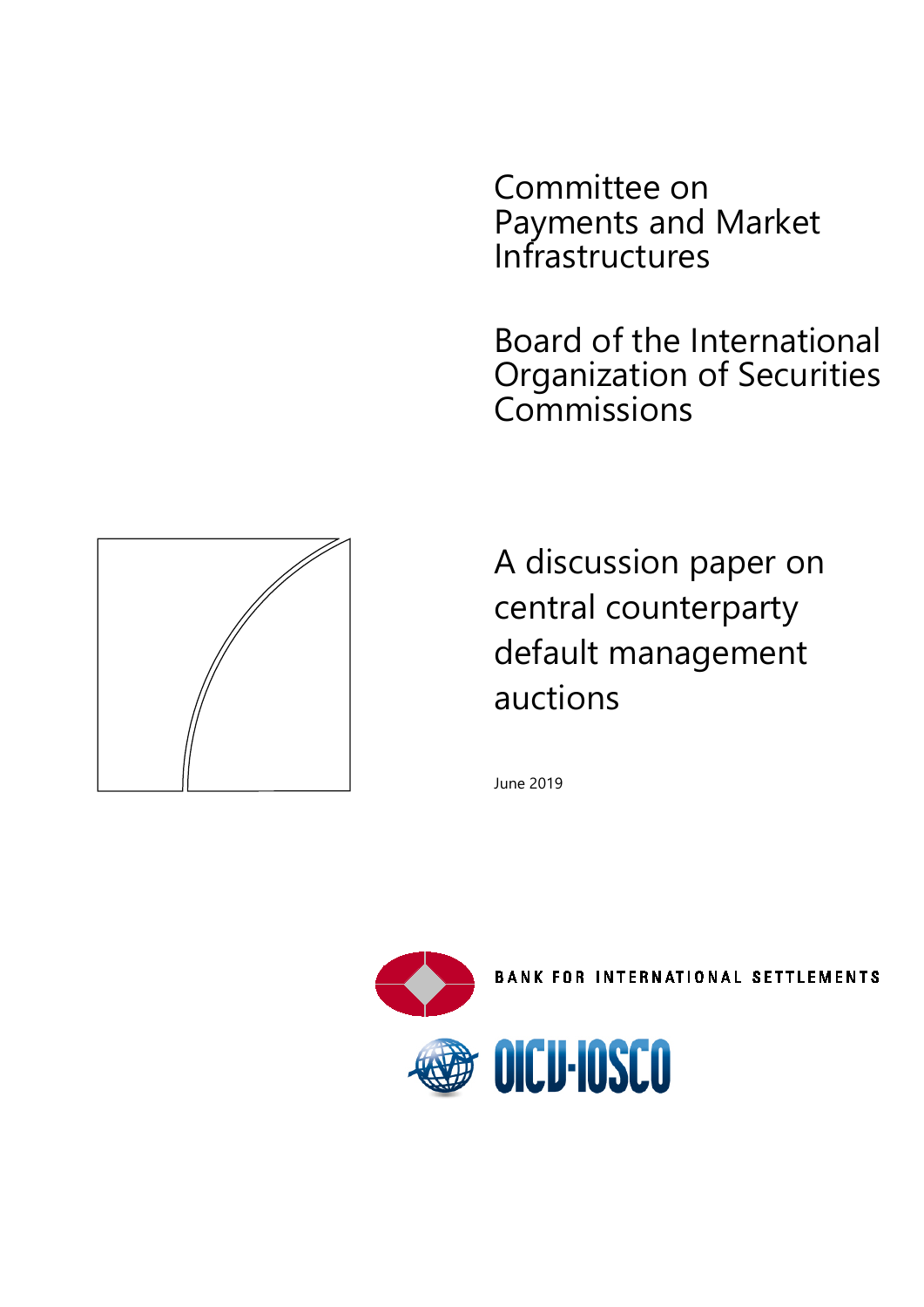This publication is available on the BIS website [\(www.bis.org\)](http://www.bis.org/) and the IOSCO website [\(www.iosco.org\)](http://www.iosco.org/).

*© Bank for International Settlements and International Organization of Securities Commissions 2019. All rights reserved. Brief excerpts may be reproduced or translated provided the source is stated.*

ISBN 978-92-9259-270-7 (online)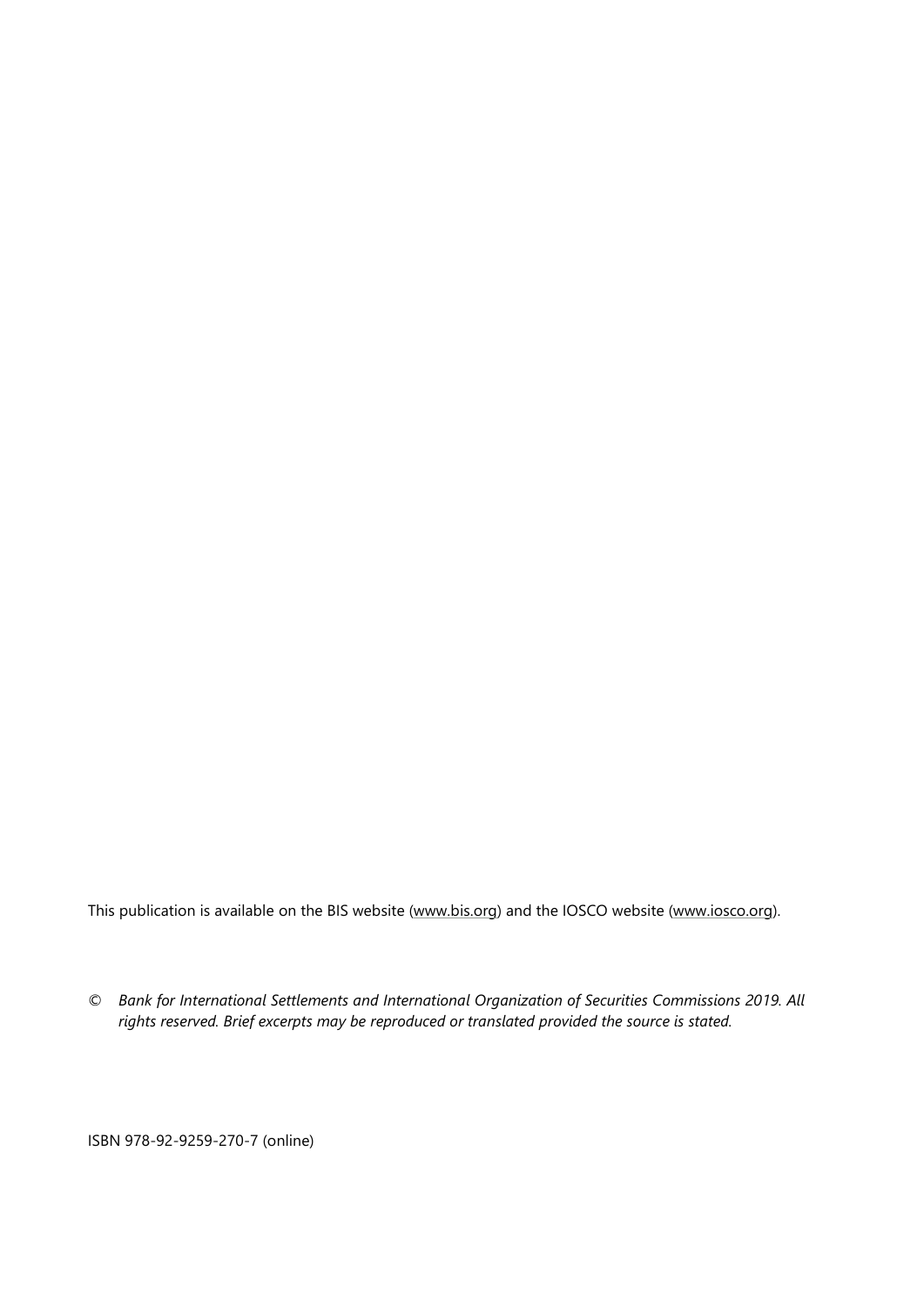# Contents

| 1. |     |       |                                                                                |  |
|----|-----|-------|--------------------------------------------------------------------------------|--|
| 2. |     |       |                                                                                |  |
|    | 2.1 |       |                                                                                |  |
|    | 2.2 |       |                                                                                |  |
| 3. |     |       |                                                                                |  |
| 4. |     |       |                                                                                |  |
|    | 4.1 |       |                                                                                |  |
|    | 4.2 |       |                                                                                |  |
|    |     | 4.2.1 |                                                                                |  |
|    |     | 4.2.2 |                                                                                |  |
|    |     | 4.2.3 |                                                                                |  |
|    |     | 4.2.4 |                                                                                |  |
|    |     | 4.2.5 |                                                                                |  |
|    |     | 4.2.6 |                                                                                |  |
|    | 4.3 |       |                                                                                |  |
| 5. |     |       |                                                                                |  |
|    | 5.1 |       |                                                                                |  |
|    |     | 5.1.1 |                                                                                |  |
|    |     | 5.1.2 |                                                                                |  |
|    |     | 5.1.3 |                                                                                |  |
|    | 5.2 |       |                                                                                |  |
|    |     | 5.2.1 |                                                                                |  |
|    |     | 5.2.2 |                                                                                |  |
|    |     | 5.2.3 |                                                                                |  |
|    | 5.3 |       |                                                                                |  |
|    |     | 5.3.1 |                                                                                |  |
|    |     | 5.3.2 | Specific aspects of end-to-end default management testing exercises related to |  |
|    |     | 5.3.3 |                                                                                |  |
| 6. |     |       |                                                                                |  |
|    | 6.1 |       |                                                                                |  |
|    | 6.2 |       |                                                                                |  |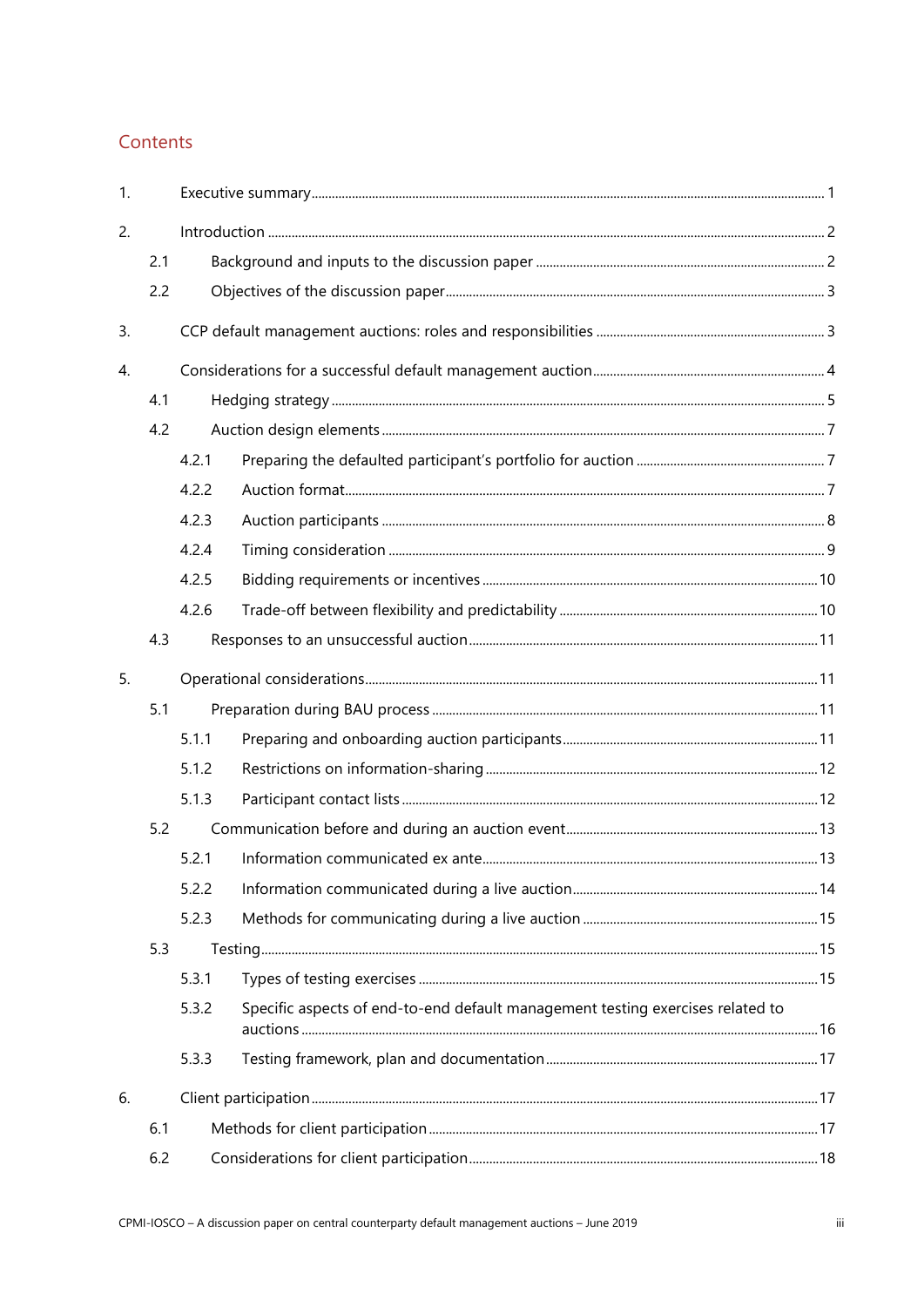|    | 6.3 |  |
|----|-----|--|
| 7. |     |  |
|    | 7.1 |  |
|    | 7.2 |  |
| 8. |     |  |
|    |     |  |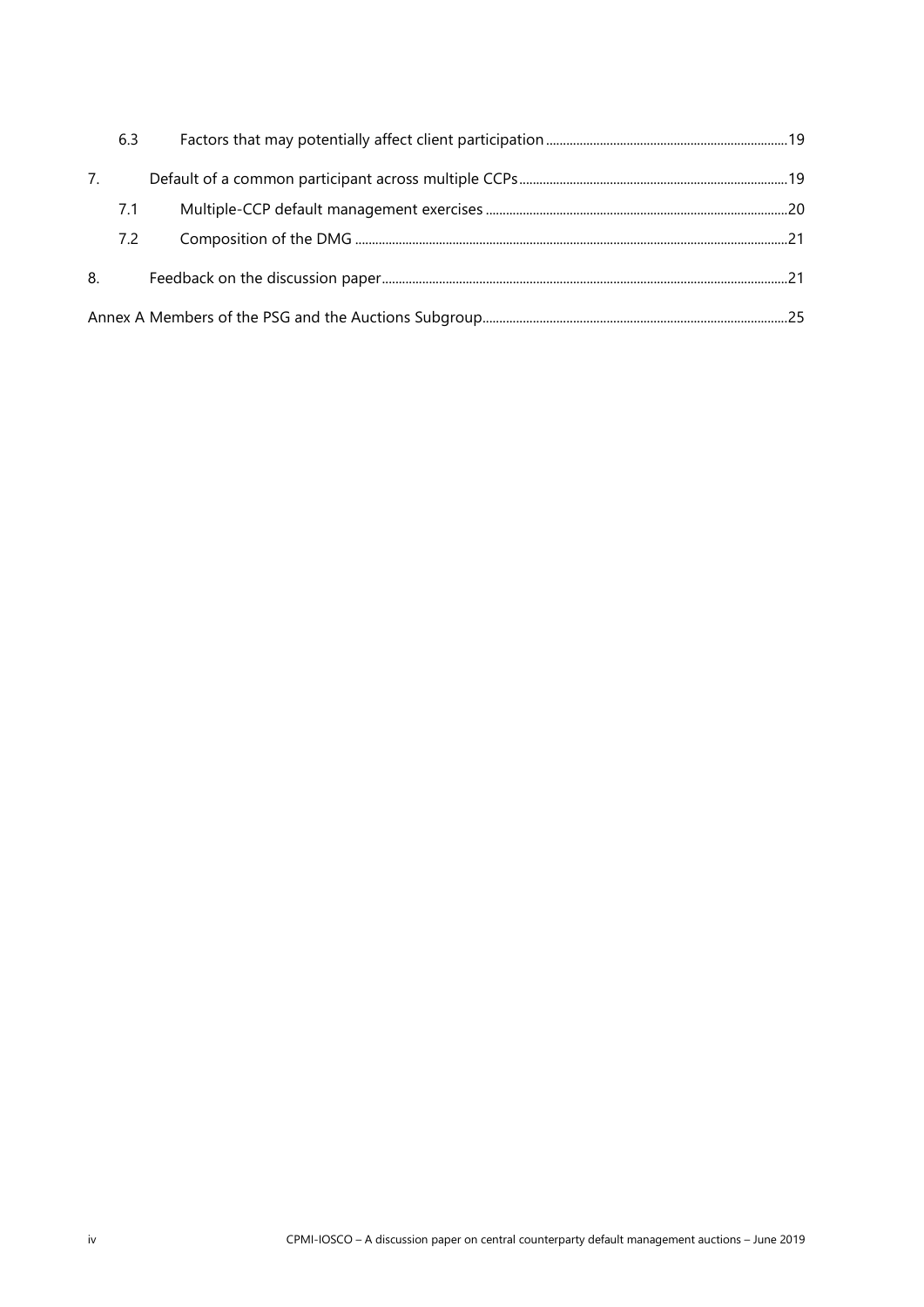# <span id="page-4-0"></span>1. Executive summary

The purpose of this discussion paper is to facilitate the sharing of existing practices and views on default management auctions and to advance industry efforts and foster dialogue on the key concepts, processes and operational aspects used by central counterparties (CCPs) in planning and executing default management auctions. This paper presents a number of questions and invites comments on the benefits and challenges of various approaches, as well as potential ways to overcome such challenges. The discussion in this paper reflects the current practices at one or more CCPs and identifies the types of factors that one or more CCPs take into account when planning and conducting default management auctions. Additionally, the discussion paper identifies certain considerations that may be useful for CCPs to take into account when planning for auctions.

The effective and smooth management of a participant default is essential to a CCP's resilience and can help reduce systemic risk; a default management auction is one of the tools that a CCP may use to transfer a defaulting participant's positions or subset thereof to a non-defaulting participant, thereby restoring the CCP to a matched book. In contrast to other default management tools that a CCP may use, such as sale on an exchange (for listed products) or a negotiated bilateral sale (for standardised over-thecounter (OTC) products), auctions require active involvement of a group of auction participants and may impose operational strains on the auction participants. Accordingly, the effective conduct of auctions necessitates clarity and understanding of auction procedures, as well documented and transparent auction governance arrangements, on the part of both the CCP and the auction participants.

An effective auction process includes specifying the roles and responsibilities of the CCP's board of directors, management and other personnel who may be involved in the auction process, as well as those of the auction participants. Chapter 3 discusses the roles and responsibilities of key stakeholders in a CCP's default management auction.

Chapter 4 outlines considerations of a successful default management auction and, by contrast, identifies scenarios in which a CCP may determine an auction to be unsuccessful. It then identifies key elements that a CCP considers when designing its auction process, including the structure of the portfolio and the format of the auction (including how bids are submitted, how the winning bid is chosen and how the portfolio is allocated, participation in the auction (whether mandatory or by invitation), and bidding requirements or incentives to participate. It also discusses activities that take place before the auction (ie hedging) and the potential options available to a CCP in the event of an unsuccessful auction.

Chapter 5 describes the operational issues a CCP considers when planning and executing a default management auction. In order to maximise the likelihood of a successful auction, a CCP can take steps under business-as-usual (BAU) conditions to prepare for a potential auction. Effective communication of information between relevant parties prior to and during an auction is also an important element that can influence the auction's success. Testing exercises in relation to default management auctions during BAU also serve as preparation for a live auction.

Client participation in an auction, as discussed in Chapter 6, can be either direct (where clients submit bids independently of clearing members) or indirect (where clients submit bids through their clearing members). A CCP and its clearing members may take into account several considerations when deciding whether to permit or facilitate client participation, including liability of the clearing member, incentives of clients to bid competitively, the level of legal and operational readiness at the client, and the risk of information leakage.

The default of a participant common to more than one CCP is considered in Chapter 7. This chapter identifies potential issues inherent when two or more CCPs conduct auctions concurrently, thereby creating further operational and/or financial strains on auction participants. This chapter also discusses the use of multiple-CCP default management exercises.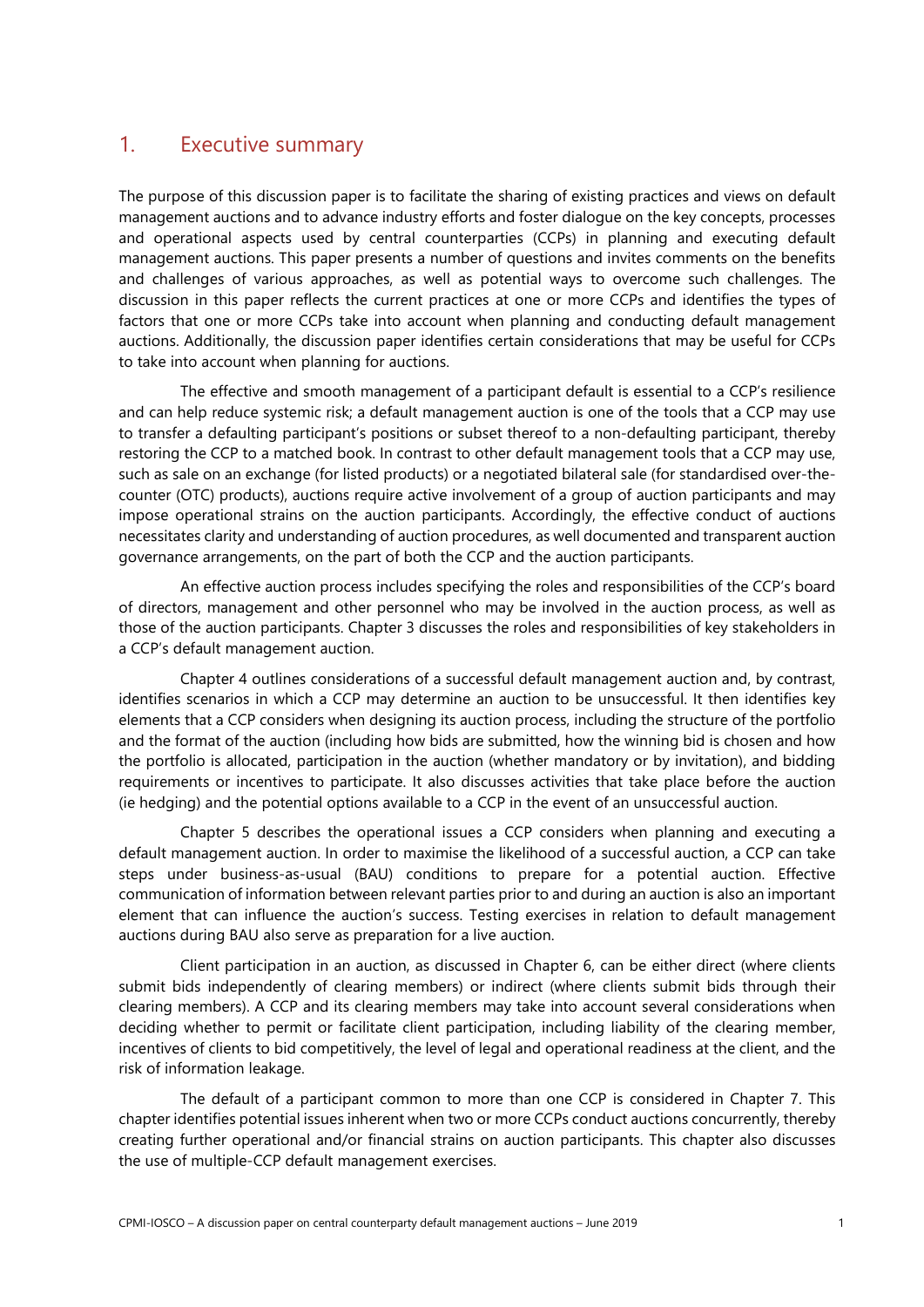# <span id="page-5-0"></span>2. Introduction

## <span id="page-5-1"></span>2.1 Background and inputs to the discussion paper

CCPs have become increasingly critical components of the financial system in recent years, due in part to the introduction of mandatory clearing for standardised OTC derivatives in some jurisdictions. Consistent with the key responsibility of guaranteeing the fulfilment of transactions to its clearing participants, CCPs play an important role in mitigating contagion in the event of a participant default. A CCP's ability to effectively manage a participant default is essential to its resilience and can help reduce systemic risk.

In 2012, the Committee on Payments and Market Infrastructures (CPMI) and the Technical Committee of the International Organization of Securities Commissions (IOSCO) published the *Principles for financial market infrastructures* (PFMI), [1](#page-5-2) which significantly strengthened the international standards for risk management by financial market infrastructures, including CCPs. Principle 13 of the PFMI states that a CCP "should have effective and clearly defined rules and procedures to manage a participant default. These rules and procedures should be designed to ensure that the [CCP] can take timely action to contain losses and liquidity pressures and continue to meet its obligations." Key Consideration 2 to this Principle further states that a CCP "should be well prepared to implement its default rules and procedures, including any appropriate discretionary procedures provided for in its rules".

In 2014, the CPMI and IOSCO published a report entitled *Recovery of financial market infrastructures*, with a revised version of that report appearing in [2](#page-5-3)017.<sup>2</sup> In response to the public consultation that resulted in the revised report, the CPMI and IOSCO agreed that follow-up work should be conducted in the area of CCPs' default management auctions.<sup>[3](#page-5-4)</sup>

The CPMI and IOSCO, through the Policy Standing Group (PSG) established by the CPMI-IOSCO Steering Group, gathered information on current industry practices in the area of CCP default management auctions to further their work and understanding. As part of this, the PSG conducted an industry information session and distributed a questionnaire to CCPs, both of which, along with CPMI-IOSCO's working knowledge of current CCP practices, form the basis for the content of this discussion paper. Accordingly, the discussion in this paper reflects the current practices at one or more CCPs and describes the types of factors that one or more CCPs take into account when planning and conducting default management auctions. Additionally, the discussion paper identifies certain considerations that may be useful for CCPs to take into account when planning for auctions.

<span id="page-5-2"></span><sup>1</sup> [www.bis.org/cpmi/publ/d101a.pdf.](http://www.bis.org/cpmi/publ/d101a.pdf) [www.iosco.org/library/pubdocs/pdf/IOSCOPD377-PFMI.pdf.](http://www.iosco.org/library/pubdocs/pdf/IOSCOPD377-PFMI.pdf)

<span id="page-5-3"></span><sup>2</sup> *Recovery of financial market infrastructures* (revised July 2017), [www.bis.org/cpmi/publ/d162.pdf](http://www.bis.org/cpmi/publ/d162.pdf) (Recovery Report). www.iosco.org/library/pubdocs/pdf/IOSCOPD569.pdf.

<span id="page-5-4"></span><sup>&</sup>lt;sup>3</sup> Cover Note to the Recovery Report, [www.bis.org/cpmi/publ/d162\\_covernote.pdf.](http://www.bis.org/cpmi/publ/d162_covernote.pdf) [www.iosco.org/library/pubdocs/pdf/IOSCOPD569.pdf.](http://www.iosco.org/library/pubdocs/pdf/IOSCOPD569.pdf)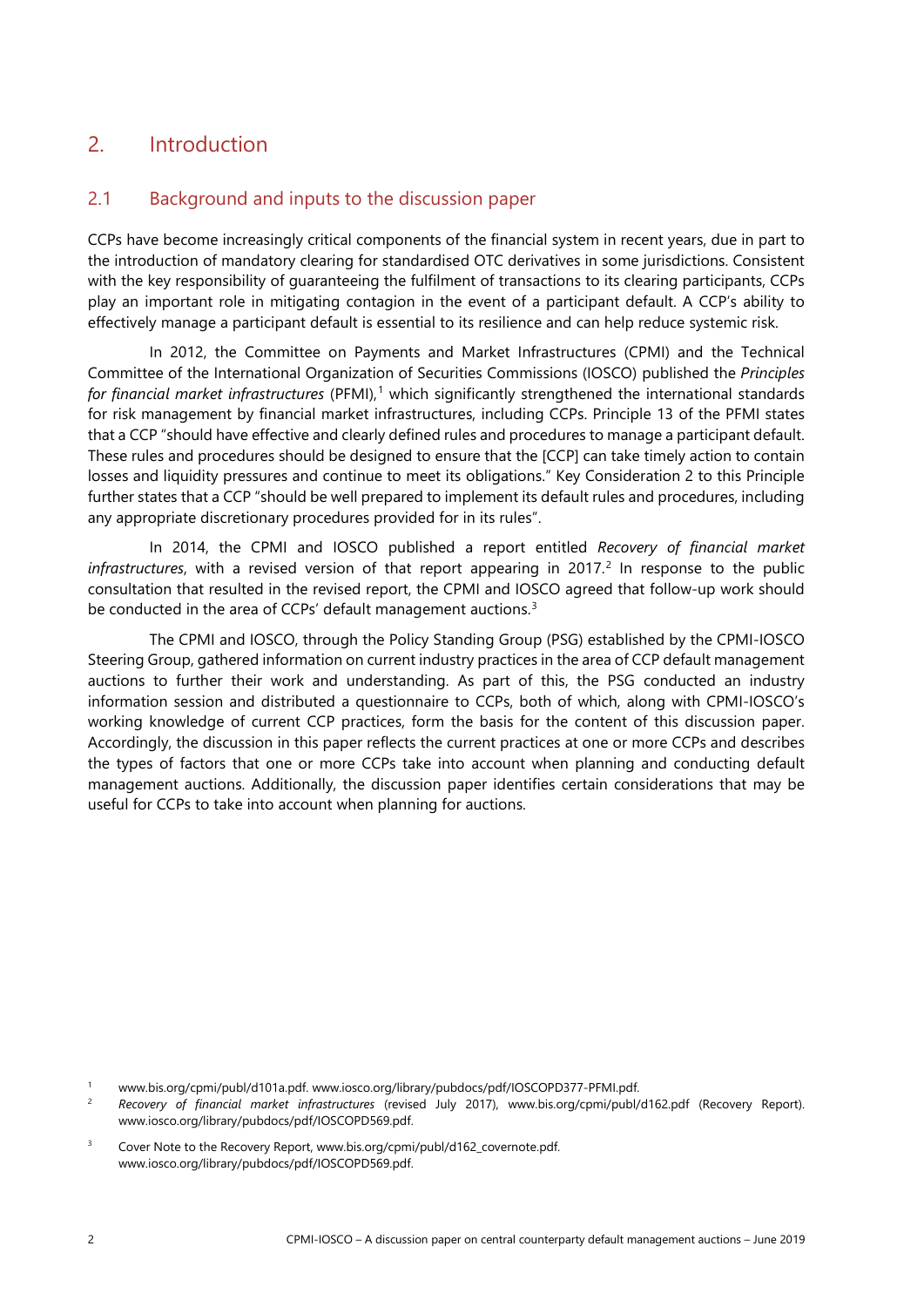# <span id="page-6-0"></span>2.2 Objectives of the discussion paper

The discussion paper is designed to facilitate the sharing of existing practices and views on default management auctions and to advance industry efforts and foster dialogue related to enhancing auction practices and procedures by:

- promoting a common understanding of key concepts, key processes (including information needs) and operational aspects that a CCP considers when planning and conducting default management auctions;
- highlighting key issues and challenges in auctions for those who are looking to develop auction procedures or to improve upon their auction procedures; and
- providing a context for industry participants to identify opportunities to foster closer collaboration.

This discussion paper is not intended to create additional standards for CCPs.

# <span id="page-6-1"></span>3. CCP default management auctions: roles and responsibilities

Strong governance is a necessary component of an effective financial risk management framework that encompasses a CCP's default management procedures, of which a default management auction process may be an element. Principle 2 of the PFMI sets forth governance standards for a CCP, including that a CCP should have "governance arrangements that are clear and transparent, promote the safety and efficiency of the [CCP], and support the stability of the broader financial system, other relevant public interest considerations, and the objectives of relevant stakeholders".

As stated in Key Consideration 2 of Principle 2 of the PFMI, a CCP "should have documented governance arrangements that provide clear and direct lines of responsibility and accountability". Further, a CCP's board "should have procedures in place to support its capacity to act appropriately and immediately if any risks arise that threaten the [CCP's] viability as a going concern". and its governance arrangements "should also provide for effective decision making in a crisis and support any procedures and rules designed to facilitate the recovery or orderly wind-down of the [CCP]". [4](#page-6-2)

Key Consideration 6 of Principle 2 of the PFMI, along with the accompanying guidance, further specifies that it is a CCP's board of directors' ultimate responsibility to "establish a clear, documented riskmanagement framework that includes the [CCP's] risk-tolerance policy, assigns responsibilities and accountability for risk decisions, and addresses decision making in crises and emergencies". [5](#page-6-3)

While the board has ultimate responsibility for establishing a risk management framework, "it may assign certain tasks, so long as the board clearly defines the assigned tasks and retains ultimate responsibility for those tasks".<sup>[6](#page-6-4)</sup> This includes specifying the responsibilities of a CCP's board of directors,

- <span id="page-6-3"></span><sup>5</sup> See Key Consideration 6 of Principle 2 of the PFMI, Explanatory Note 3.2.12. The Explanatory Notes to the PFMI also state that "[t]he board and governance arrangements, generally, should support the use of clear and comprehensive rules and key procedures, including detailed and effective participant default rules and procedures", which may include a default management auction process. See Explanatory Note 3.2.13.
- <span id="page-6-4"></span><sup>6</sup> See Paragraph 2.2.1 of Resilience of central counterparties: Further guidance on the PFMI, [www.bis.org/cpmi/publ/d149.pdf.](http://www.bis.org/cpmi/publ/d149.pdf)  [www.iosco.org/library/pubdocs/pdf/IOSCOPD568.pdf.](http://www.iosco.org/library/pubdocs/pdf/IOSCOPD568.pdf)

<span id="page-6-2"></span>See Explanatory Note 3.2.13.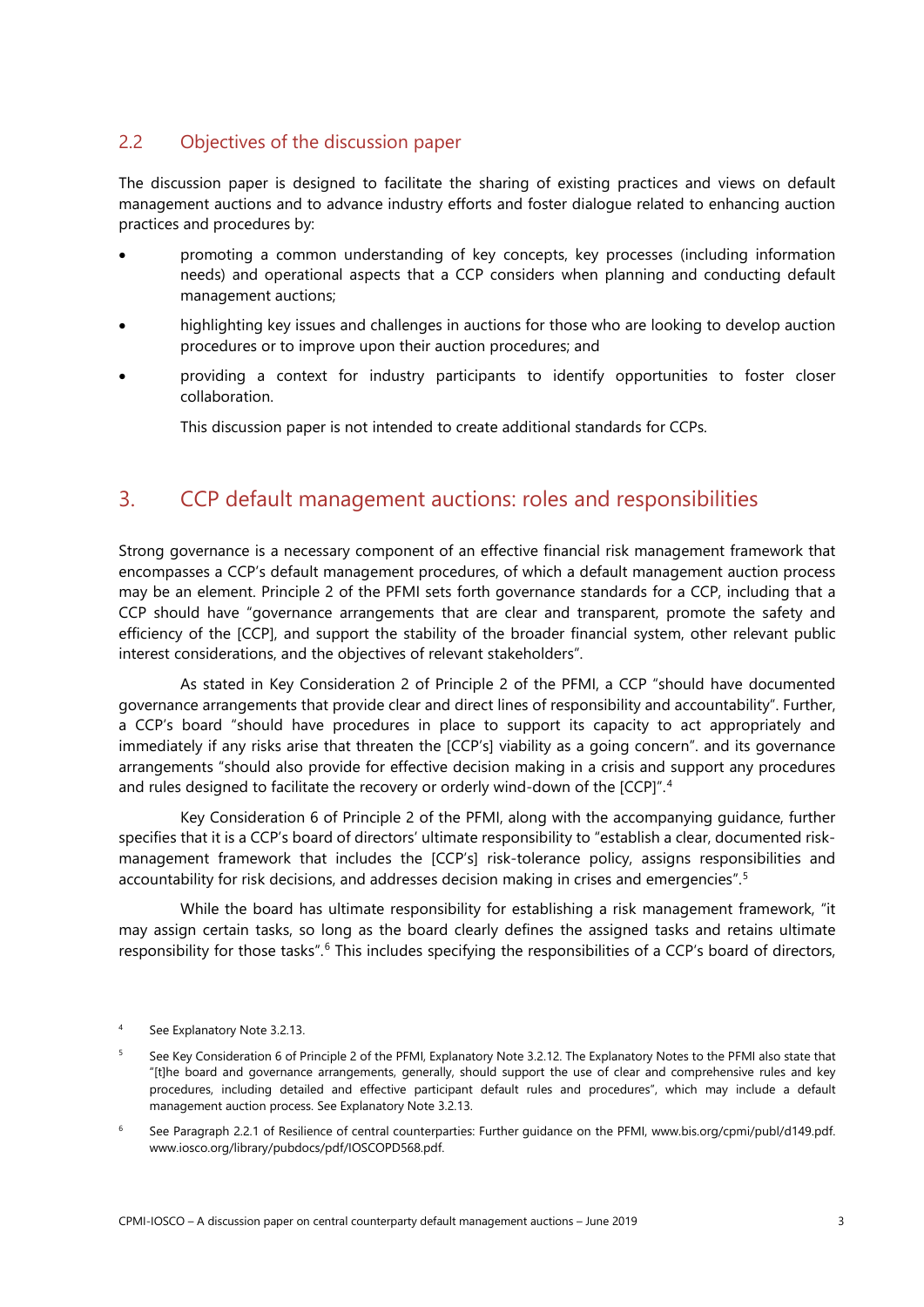senior management, relevant governance bodies, and other personnel who may be involved in the auction process.

In particular, there are several areas related to an auction where a CCP's board may choose to assign such tasks or risk decision-making responsibilities, including decisions related to hedging, auction design, auction incentives, internal and external communication, approval of auction results or acceptance of individual bids, and the rerunning of an auction or utilisation of the default fund. For example, a particular person or team may be responsible for coordinating or determining a strategy for the overall default management process, including the auction. Additionally, individual tasks related to the auction may be executed by different parties, including senior management, staff of individual business lines, a default management group (DMG), [7](#page-7-1) or other internal committees that may be established by the CCP.

The board also may choose to assign decision-making responsibilities for certain steps in the auction process based on the scale and potential impact of those decisions. For example, senior risk management staff may be able to decide on the content and number of the auction packages, but board approval may be necessary for accepting an auction result that would require utilisation of resources in the CCP's default fund.

As timing can be a critical factor in an auction's success, a CCP may specify alternative arrangements or decision-making personnel should the party responsible for authorising a certain action be unavailable, so as not to delay the progress of the auction. For example, if the individual or group authorised to approve the hedging strategy (within the predetermined limits set by the board) were unable to do so, approval could be escalated – for example, to the CCP's chief executive officer.

To improve the efficiency of the liquidation process and any related decisions, a CCP may consult experts (eg independent consultants or clearing members) during certain stages of the auction process. When assigning tasks to external parties or inviting clearing members to participate in a DMG, important considerations for the CCP may include whether the role of these parties is clearly defined, how confidentiality is best maintained, and how conflicts of interest are appropriately addressed.

A CCP's board also establishes procedures for testing and reviewing auction roles and responsibilities.<sup>[8](#page-7-2)</sup> The testing of auction roles and responsibilities may be included as part of the CCP's default management testing exercises (see Section 7.3 for further detail). Such tests are generally conducted periodically and may involve a CCP's board, senior management, staff, potential auction participants and other stakeholders (eg trading venues or information technology providers). The conclusions from these exercises may inform or be used to make changes to the various roles and responsibilities as related to the auction.

# <span id="page-7-0"></span>4. Considerations for a successful default management auction

A default management auction can be an important step in the wider default management process, and the success of an auction will depend on both advance planning and the market conditions at the time of default. In order to effectively minimise the potential losses and return to a matched book, a CCP aims to transfer the risk of the defaulting participant's entire portfolio in a timely manner. In an auction, a CCP

<span id="page-7-1"></span><sup>7</sup> Typically, a DMG consists of three to five seconded personnel from participants of a CCP. In their role in the DMG, these personnel are required temporarily to shift their duties and responsibilities from the participant that employs them to the CCP. The DMG may make recommendations to the CCP's management on how to hedge and split the portfolio for auction.

<span id="page-7-2"></span><sup>8</sup> Principle 13, Key Consideration 4, addresses a CCP's testing and review of its default procedures, which would include default management auctions.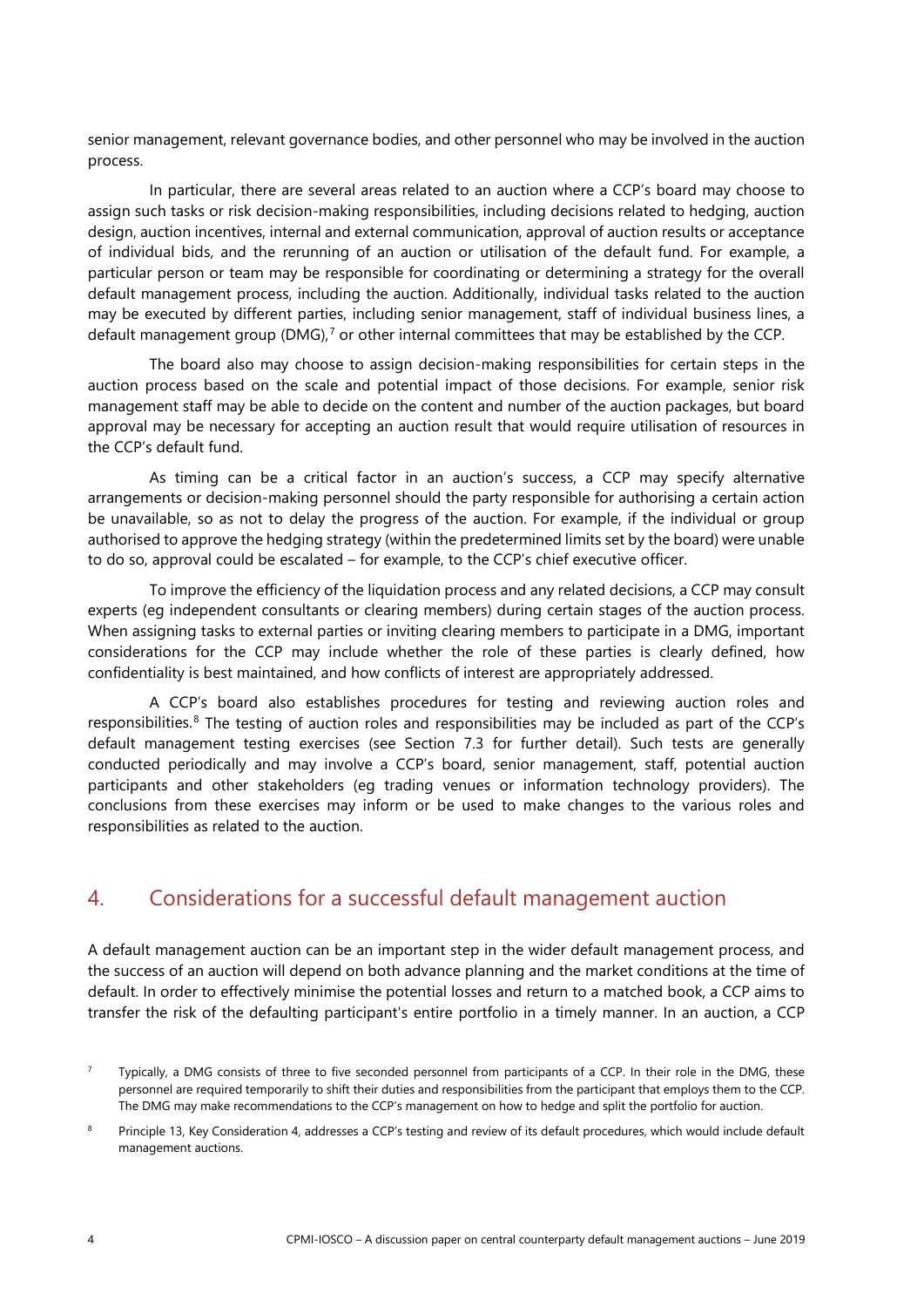generally seeks to liquidate the portfolio at a reasonable estimate of its market value (which may reflect a risk premium<sup>[9](#page-8-1)</sup>) while at the same time seeking to limit disruptions to the market to the extent possible.

Despite auction processes and procedures designed to achieve these aims, a CCP may encounter a scenario where the auction is not successful, and additional action is therefore necessary. For example, this would include the scenario in which the CCP does not receive any bids on the defaulted participant's portfolio or on certain portions of the portfolio. It would also include the scenario in which the CCP determines that the bids received are too low for the CCP to accept for a variety of potential reasons. [10](#page-8-2) In the case where the CCP decides not to accept the results of an initial auction, there is the option to consider either conducting another auction or employing other default management tools.

Preparations for the default management auction can influence the overall success of an auction. A CCP's choices among various auction design elements are part of this preparation. How the CCP optimally calibrates these design elements may depend on the type of contracts expected in the particular defaulted participant's portfolio and the characteristics of potential auction participants. This chapter details the key design elements that a CCP considers when planning an auction.

# <span id="page-8-0"></span>4.1 Hedging strategy

A CCP may choose to hedge risks from a defaulted participant's portfolio prior to a default management auction in order to increase the chance of a successful auction. A CCP typically establishes a framework or internal guidelines for hedging in the event of a default. The framework can provide certainty and guidance to those responsible for choosing a specific hedging strategy or deciding not to hedge under certain conditions. Flexibility in the framework assists the CCP in tailoring the hedging strategy to the defaulted participant's portfolio or current market conditions as required.

The goals of a CCP's hedging strategy are generally to minimise the CCP's exposure to the defaulted participant's portfolio and decrease the overall risk that the portfolio may pose to the CCP and the auction participants. Portfolios with less risk exposure lessen the potential effects of market volatility on the portfolio, thereby reducing the probability of incurring larger losses, and potentially reducing the volatility and time dependency of valuations by auction participants. If a position is not hedged, auction participants may reflect larger risk premia in their pricing to take into account possible market volatility (between the submission of the bid and the announcement of the auction results) and the need to manage exposures that are outsize relative to themselves and/or the available liquidity. Therefore, hedging a portfolio could result in more competitive bids, as the reduced risk exposure of the hedged portfolio may permit or attract more participants to bid.

Given the objectives of hedging, the most appropriate time to hedge generally would be immediately following the declaration of default. However, relevant decision-makers at the CCP may determine that additional time is needed to allow for adequate analysis of market conditions or to complete client porting. [11](#page-8-3) A CCP may continue to monitor for hedging opportunities until completing the default auction process.

<span id="page-8-1"></span><sup>&</sup>lt;sup>9</sup> A risk premium is an additional return on an investment required to compensate for the possibility of losing all or part of that investment if future events prove adverse.

<span id="page-8-2"></span><sup>&</sup>lt;sup>10</sup> For example, a CCP may decide not to accept a bid or bids because doing so would go beyond a predetermined and internally authorised limit (eg based on the resources in the CCP's default fund or waterfall) or the bids received diverge from the CCP's reasonable estimate of the market value, including, potentially, due to changes in the value resulting from information leakage (eg on the details of the defaulting participant's portfolio).

<span id="page-8-3"></span><sup>&</sup>lt;sup>11</sup> In some instances, a CCP may choose to assume that client porting is successful and proceed to hedge the remaining positions immediately.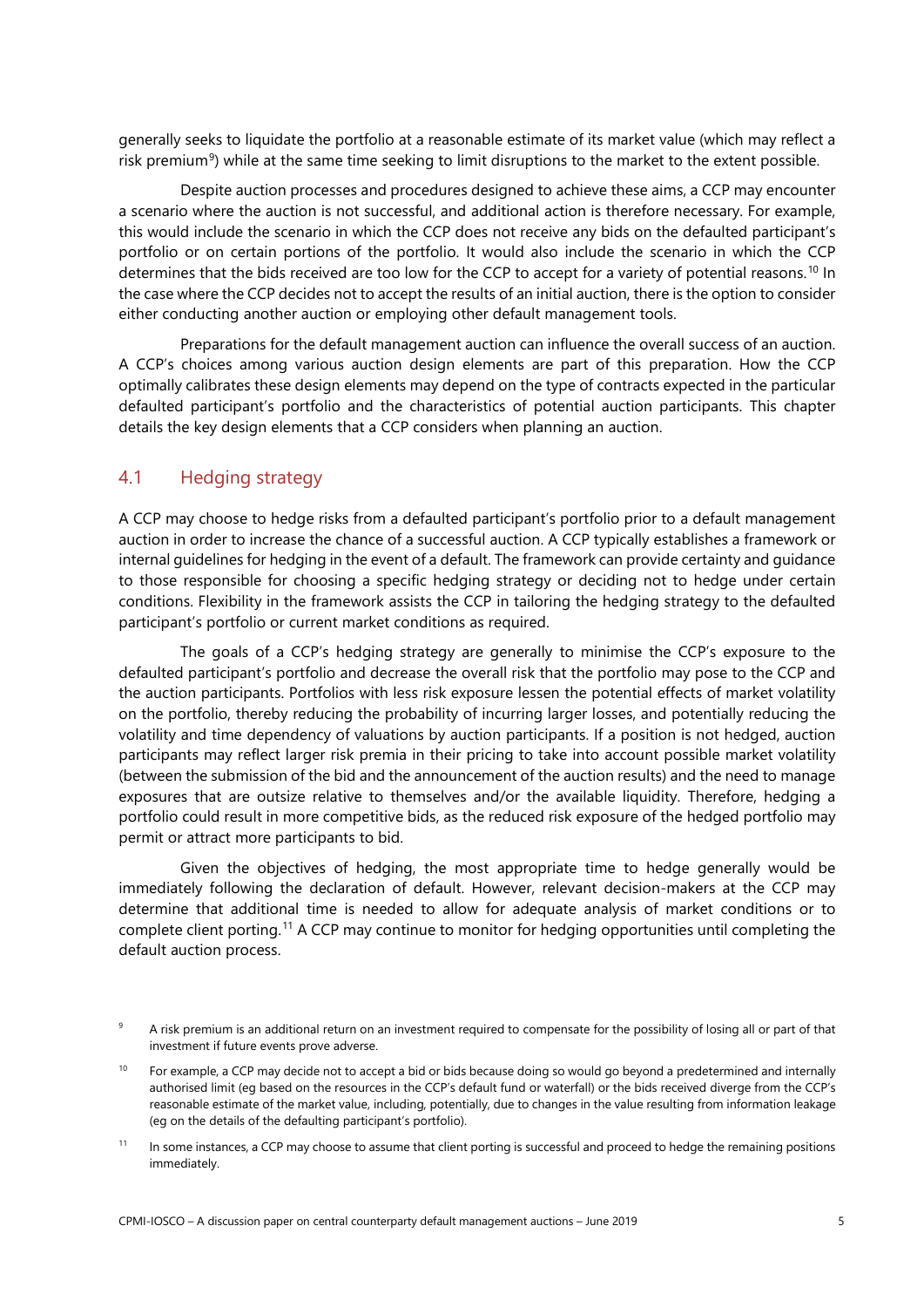When developing a hedging strategy, a CCP generally considers the following three elements: (i) the portion of the risk to be hedged; (ii) the instruments to use for risk reduction; and (iii) the execution method for the transactions.

## *(i) Portion of the risk to be hedged*

When deciding which portion of the risk to hedge, a CCP considers various factors, including the characteristics of the portfolio (ie products cleared, size, direction, liquidity and complexity), the prevailing market conditions, any margin offsets applied to the defaulted participant's portfolio, and the potential splitting of the portfolio for auction.

A CCP has choices on which risks in the portfolio should be hedged and to what degree. It may focus on reducing a portfolio's exposure to up and down movements in major risk factors (eg dv01, cs01, and beta) or reducing specific exposures that lessen the portfolio's broad appeal. In certain cases, a CCP may choose to hedge only the delta exposures or currency exposures of a portfolio using instruments in a liquid market; [12](#page-9-0) for the remaining exposures, going straight to auction may be a preferred option, as this may result in a better outcome than what may otherwise be achieved in the market through additional hedging.

Further, where a defaulted participant's portfolio includes products that are cross-margined between two CCPs, the CCPs may need to consider these cross-margining arrangements and specify how hedging would work under such arrangements.

## *(ii) Transactions to use for risk reduction*

After deciding which risk exposures to hedge, a CCP chooses the types of instruments or contracts to apply to such exposures. These contracts can be over-the-counter or listed depending on the defaulted participant's portfolio. In addition to product characteristics, the CCP may take into account the liquidity of these contracts, as in some cases it could be more cost-effective and efficient from a CCP's perspective to hedge using a more liquid, proxy instrument. After hedging, the CCP calculates the residual risk exposure associated with the portfolio to ensure that the residual risk is appropriately managed within the default management framework. For example, if a CCP decides to hedge a portfolio consisting of OTC derivatives, such as interest rate swaps, by using listed derivatives such as interest rate futures, it may wish to ensure that the basis risk between these products is taken into account.

## *(iii) Execution methods*

Execution methods may vary and depend on a CCP's choice of hedging instruments. Hedging generally is executed through a broker for market transactions or directly with auction participants through a hedging auction or direct offer. Establishing arrangements with these parties in advance of a default helps ensure timely execution.

Moreover, a CCP may consult multiple price sources when looking to execute hedges to manage the risk of the defaulted participant's portfolio. However, if the market discovers that the CCP is looking to trade multiple hedging-style instruments, there may be speculation that a default event in those product classes has occurred, in turn leading to an increased risk of market price movements. Hence, a CCP may wish to consider the possibility and impact of information leakage when considering the price sources to consult.

<span id="page-9-0"></span> $12$  For example, a recent study concluded that the most efficient method is to hedge the risk which can be covered by the most liquid transactions: F Cerezetti, A Sumawong, U Shreyas and E Karimalis, "Market liquidity, closeout procedures and initial margins for CCPs", Bank of England, *Staff Working Papers*, no 643*,* pp 12–17, February 2017.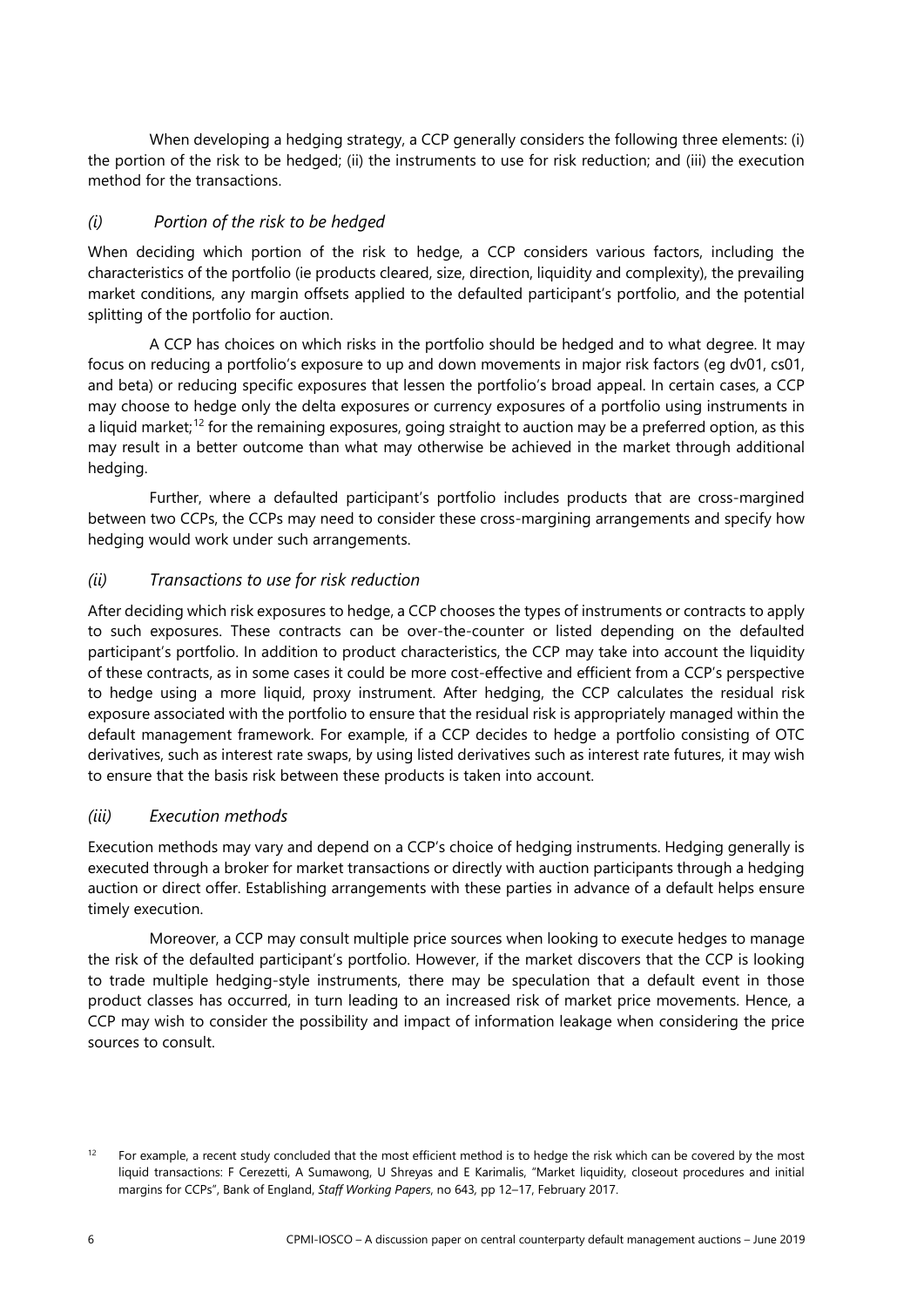# <span id="page-10-0"></span>4.2 Auction design elements

## <span id="page-10-1"></span>4.2.1 Preparing the defaulted participant's portfolio for auction

When preparing for an auction, a CCP may choose to auction the defaulted participant's portfolio in its entirety or split the portfolio into smaller segments to increase the likelihood of a successful auction. Depending on the specific circumstances of the auction, smaller segments of the portfolio could potentially be easier to price and absorb; auction participants may thus be able to quickly price or provide better prices. In addition, as auction participants could be subject to capital or risk restrictions, splitting the defaulted participant's portfolio could increase auction participation.

A CCP may use various criteria to split the portfolio, including size, asset class, product type, segment, currency and maturity. It may also consider netting sets and cross-margining arrangements when splitting the portfolio to avoid creating directional risk. Moreover, the format in which a CCP conducts an auction and the bidding requirements imposed by the CCP, as discussed further below, also have some relationship to the decision whether and how to split the portfolio.

Where a defaulted participant's portfolio has been hedged, the hedged transactions are included in the auction portfolios to incorporate the risk reduction benefits following such transactions. In some cases, a CCP's rulebook may permit including portions of the defaulter's collateral, as it may have risk reduction benefits for the portfolio as well (eg including the underlying security of a short call option).

## <span id="page-10-2"></span>4.2.2 Auction format

There are various formats for an auction. [13](#page-10-3) CCPs may adopt different approaches to determine, for example, how bids are submitted, how the winning bid is chosen, and how the portfolio is allocated, consistent with its rulebook or governance arrangements. To make decisions on auction format, a CCP generally takes into account the entirety of the auction design to develop a comprehensive strategy for auctioning the defaulted participant's portfolio.

In designing a mechanism or process for bidding, a CCP may require auction participants to bid for the defaulted participant's portfolio as a whole (single unit) and allocate the portfolio to a single bidder. Alternatively, a CCP may divide the auction portfolio into multiple identical units (ie a multi-unit auction) or into multiple non-identical items (ie a multi-asset auction), and allow auction participants to bid for one or several of these units or items. (In cases where the auction portfolio has been divided for bidding purposes, references below to "the portfolio" signify each portion into which the portfolio has been divided.)

When choosing the winning bid, a CCP may choose the highest price (first price) or the second highest price (second price). In a second-price auction, the auction participant submitting the highest price wins but pays the price of the participant submitting the second highest price. Theoretically, a secondprice auction may result in more competitive bids, as it makes it possible for participants to avoid the "winner's curse". [14](#page-10-4)

In the case of multi-unit auctions, a CCP may choose to apply to each participant the bid price that the participant submitted (discriminatory price) or to apply the same price to all winning bidders (uniform price).

<span id="page-10-3"></span><sup>&</sup>lt;sup>13</sup> This section uses terminology consistent with that used in the Uniform CCP Terminology for Default Management Auctions, which also contains additional detail regarding the terms. That document was created by a Default Risk Management Working Group, composed of eight CCPs, and is available at

[www.cftc.gov/sites/default/files/idc/groups/public/@aboutcftc/documents/file/mrac062716\\_uniformccp.pdf.](http://www.cftc.gov/sites/default/files/idc/groups/public/@aboutcftc/documents/file/mrac062716_uniformccp.pdf) 

<span id="page-10-4"></span><sup>&</sup>lt;sup>14</sup> The "winner's curse" is an overestimation of the portfolio's value due to the auction mechanics, where the auction winner's bid exceeds the true value of the positions.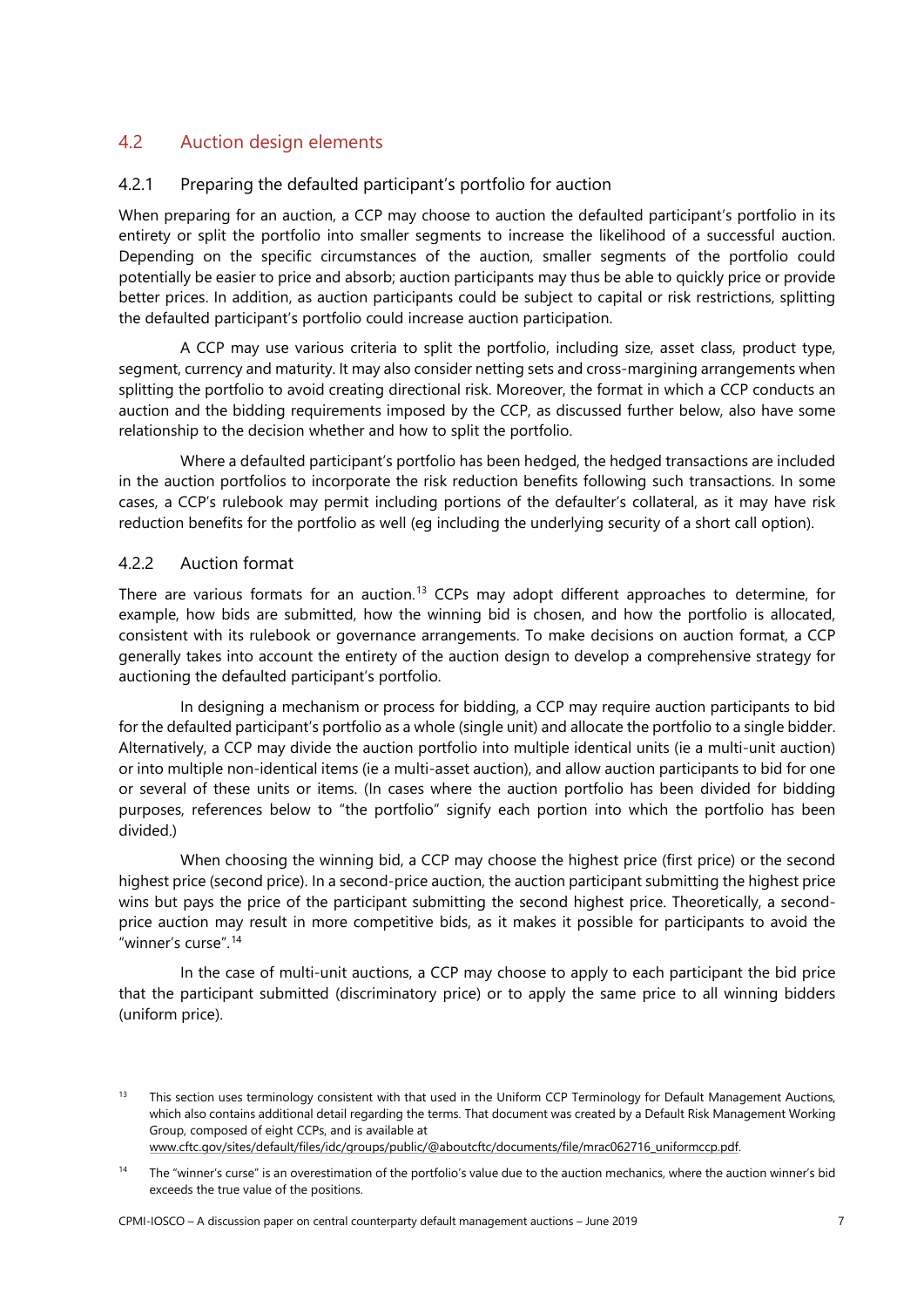Two commonly established auction formats are the single unit first price auction, referred to as a Single Unit Pay Your Price auction, and the multi-unit uniform price (lowest accepted price) auction, referred to as a Modified Dutch auction.

## *Single Unit Pay Your Price*

In a Single Unit Pay Your Price auction, each participant bids for the entire portfolio. The winner of the auction is the participant that provides the highest price. This type of auction format would commonly be used for interest rate swaps, where CCPs tend to hedge the majority of the risk associated with an interest rate swap portfolio prior to the auction, hence lowering the residual risk of the portfolio.

## *Modified Dutch*

In a Modified Dutch auction, each participant bids for a self-determined percentage of the entire portfolio, which percentage could also be subject to a minimum. The winners are defined on a cumulative basis from highest to lowest bid price, up to the size of the portfolio. The price applied to all winning bidders is the lowest accepted price. This auction format would commonly be used for products for which the residual risk is high, and splitting the portfolio into several units can increase participation.

In some cases, a CCP may also use two-way pricing to promote competitive pricing and/or to anonymise the defaulted participant's portfolio. Specifically, a CCP may require that participants submit bids to both buy and sell the same portfolio, and a CCP may set a maximum spread between the submitted bids. Further, to reduce information leakage of the defaulted participant's portfolio, a CCP may delay revealing the actual direction of the portfolio until after the results of the auction are determined. This two-way pricing methodology can be applied to any of the above-mentioned auction formats. When considering two-way pricing, a CCP may also wish to consider the additional time it could take auction participants to price both portfolios, and accordingly factor this into the timeline for bid submission.

In some cases, a CCP applies a reserve price for the auction portfolios. The reserve price is the lowest price that the CCP considers a valid bid, and it can be known to the CCP only or be provided to all auction participants. It establishes an upper limit on the amount the CCP will pay winning auction participants per unit. This price is generally calibrated by taking into consideration the financial resources available to the CCP. Although this tool may limit auction losses, it could potentially present certain disadvantages. First, the reserve price could be far from the market price. For example, it may be based on the statistical models used to calibrate the default fund, which may be less reactive to changes in the market. Second, if the reserve price is applied to an auction with mandatory participation, it can (if participants are required to bid the reserve price) have similarities to a forced allocation tool. [15](#page-11-1)

## <span id="page-11-0"></span>4.2.3 Auction participants

Following a default, a CCP seeks to ensure that participation in the auction is sufficiently broad to promote the auction's success. All things being equal, the more auction participants, the more competitive the bids are expected to be.

On the other hand, providing information about the auction to additional auction participants increases the likelihood of information leakage and, correspondingly, the risk that the market may move against the portfolio. Moreover, additional confidentiality concerns may arise in the event that an auction participant is also a member of a CCP's DMG.

Therefore, a CCP may consider several factors when determining whom to invite to an auction, choosing to invite all or a subset of participants to bid.

<span id="page-11-1"></span><sup>&</sup>lt;sup>15</sup> Forced allocation is discussed further in the Recovery Report, Sections 4.5.6 to 4.5.11.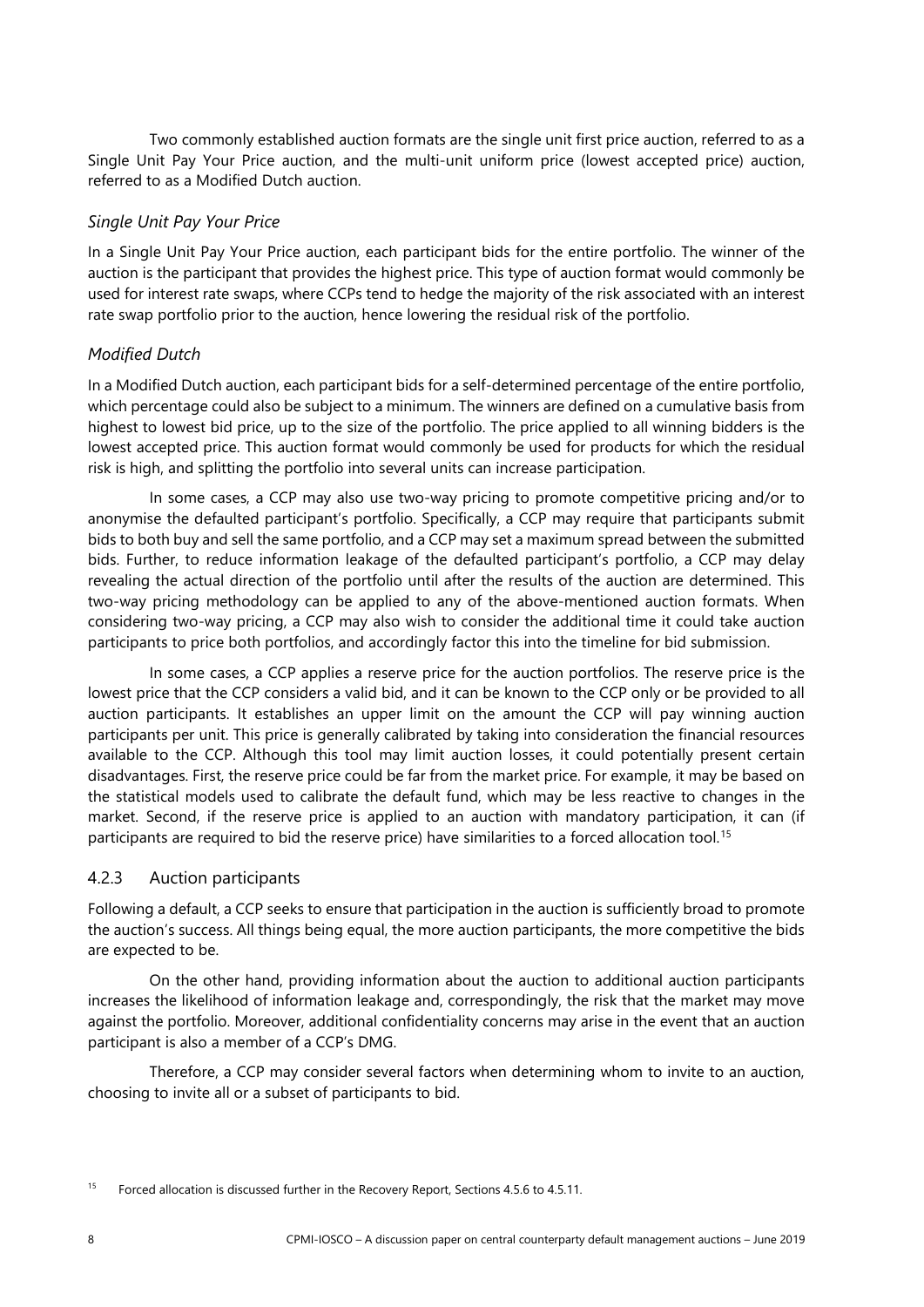First, the capacity of a participant to bid for the defaulted participant's portfolio is a key factor. Regulatory requirements (eg capital and/or liquidity requirements, statutory position limits) and internal risk limits may restrict auction participants' ability to bid on certain portfolios. A participant may need to structure its bids based on the amount of capital and/or liquidity that it holds and on statutory position limits that may apply to any of the contracts in the defaulting participant's portfolio, so that if it wins the auction, it is not in violation of applicable regulatory requirements. A participant may also have internal risk or position limits that can influence how it provides bids and the types of contracts it can bid for. A participant's activity may also be restricted through position limits or concentration charges imposed by the CCP. Each of these constraints may be particularly acute when bidding on large or concentrated portfolios. As discussed in Section 4.2 above, splitting the defaulted participant's portfolio into several subportfolios is one approach to mitigating such constraints.

Second, the business model of a participant is another factor. Some participants may be more relevant to an auction due to their role in a particular market. For example, a CCP might include marketmakers of the product or currency in the defaulted participant's portfolio, as such entities could be better equipped to price and absorb a portfolio in those products or currencies. A CCP might also consider including participants that may be better able to price risk promptly, as well as a higher tolerance and capacity for absorbing financial risk due to the risk appetite and nature of their business (ie speculation), even if such participants do not participate in the relevant market or contract class. Taking on the risk of a defaulting participant's positions may well fit better with the business model (and trading mandates) of financial firms. Indeed, commercial firms that are direct participants in a CCP may, as a matter of corporate policy or regulatory constraint (eg imposed by regulators of energy utilities), have fairly narrow limits for speculative risks, in contrast to the risks that may apply when they are hedging positions.

Third, a CCP also takes into account the nature of the asset or product types to be auctioned. For contracts with physical settlement, it could be beneficial to include physical market participants that are active in that asset class. Certain assets in the defaulted participant's portfolio may require special permissions or capabilities regarding aspects like settlement or position limits that should be addressed by the auction participant prior to taking on the asset. Additionally, firms may not have the ability or expertise to effectively manage certain product and/or asset types, which may prevent them from prudently bidding on portfolios that contain the product/asset types. Therefore, a CCP may need to confirm that it has sufficient participation to cover the full range of products cleared.

Finally, CCPs also consider adapting the type and number of participants to accommodate the way a portfolio is split and hedged. For example, a CCP may split a portfolio between positions with and without options such that only participants that trade options are asked to bid on the former part.

#### <span id="page-12-0"></span>4.2.4 Timing consideration

Prior to submitting an auction bid, auction participants need sufficient time to evaluate and price the portfolio.<sup>[16](#page-12-1)</sup> Several factors may have an effect on the amount of time that auction participants need. The type of bidder is one factor that may impact the amount of time necessary to price the portfolio. For example, financial firms with more sophisticated trading operations may be able to evaluate the portfolio in less time than end users. The type of contracts included in the auction may be another factor influencing the amount of time auction participants may need to evaluate the portfolio. Less liquid products, such as certain credit default swaps, may prove more difficult to evaluate and require more time than more liquid ones, such as certain interest rate swaps.

<span id="page-12-1"></span><sup>&</sup>lt;sup>16</sup> The time available to participants to evaluate the portfolio and capital constraints may be further constrained if there are multiple-CCP auctions. See Chapter 7.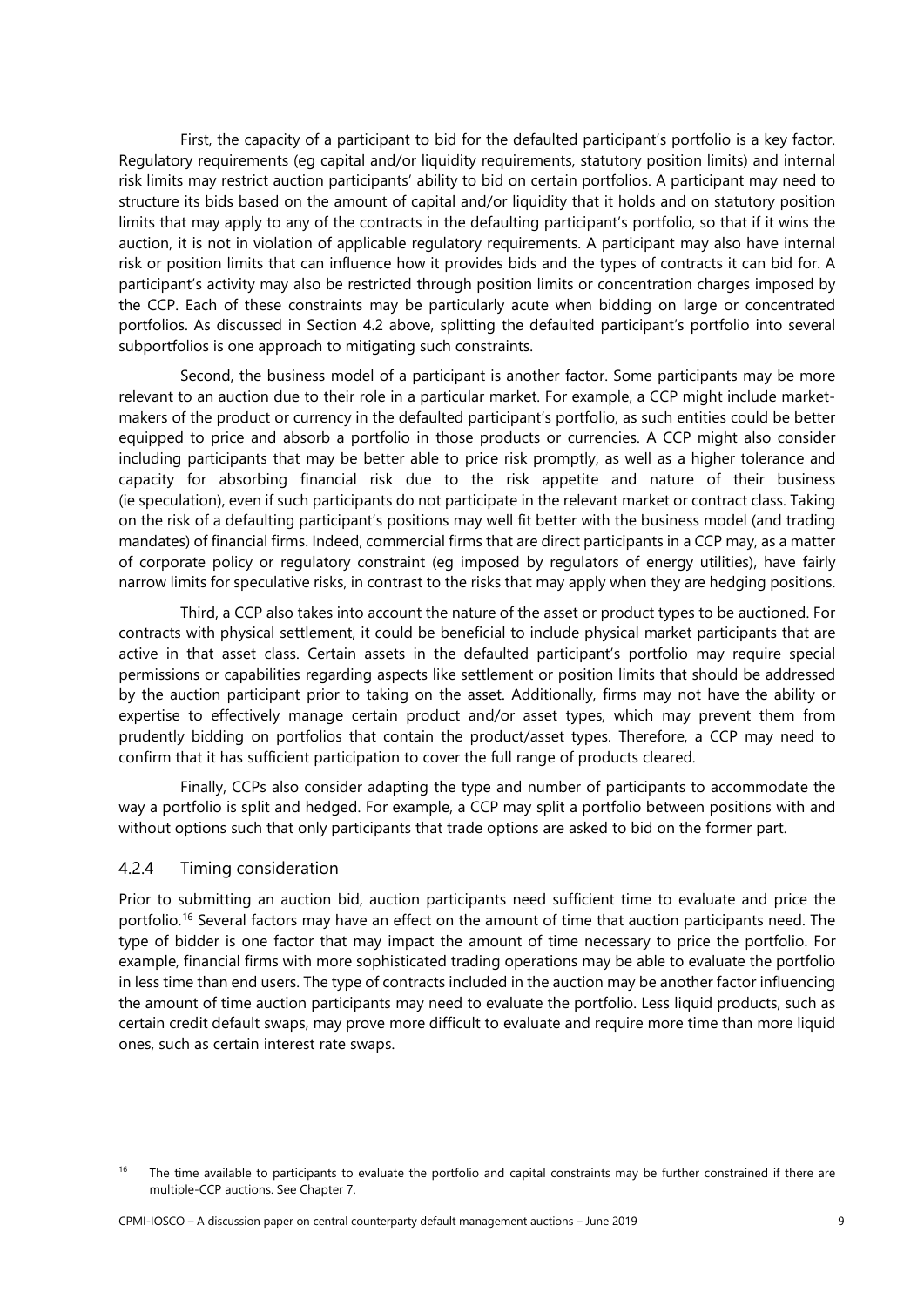#### <span id="page-13-0"></span>4.2.5 Bidding requirements or incentives

In some cases, a CCP requires mandatory auction participation either in the CCP's rulebook or other governance arrangements, with fines or other disciplinary actions imposed on participants who do not adhere to the bidding obligations. The obligation to participate could be for the full portfolio or portions of it (ie a minimum bid size obligation) in the event of multi-unit or multi-asset auction. Such minimum bid size obligations may be proportionate to each participant's activity in the relevant product or product class or to the risk exposure of its portfolio. If a CCP requires mandatory auction participation, it may need to consider what the portfolio coverage of the mandatory bids should be. It could be beneficial for the CCP to have a cumulative coverage that is higher than the size of the portfolio to improve pricing or provide a buffer in the event that not all auction participants submit bids.

A basic incentive to bid competitively is the opportunity to profit. If a bidder has greater capacity to bid than other bidders, it may be able to win a portfolio at a price that will permit it to profit over time. In order to win, the bidder would need to balance the fact that some other bidders may also have sufficient capacity to bid, against its aim to bid the minimum amount necessary to win. Moreover, the direct relationship between the strength of the bids and the eventual loss allocation provides an additional incentive to bid competitively. For example, if a member does not bid well and a very low bid wins, more of the mutualised default fund would be used, and the participant's losses would be greater than if it had submitted a competitive bid and taken on the portfolio.

A CCP may also establish additional incentives to encourage participants to bid in a competitive manner or use a system in which competitive bids are rewarded. One incentive that some CCPs use is to "juniorise" the default fund contributions of those clearing members who did not submit a bid or provided less competitive bids, compared with other bidders. To juniorise means to use the default fund contributions of juniorised members sooner and to only use the default fund contributions of other members after the juniorised contributions are fully consumed. [17](#page-13-2)

Juniorisation is likely to be most effective in incentivising bidding within a certain range. If the bidder believes that the entire default fund is going to be consumed, bidding would not be incentivised, because better bidders will nonetheless have all of their default fund contributions used. Similarly, if the bidder believes that the default fund is not at risk of being used, because losses will be covered by the defaulter's resources, bidding would not be incentivised, because less competitive bidders will not have their default fund contributions used. It is when the bidder believes that a portion of the default fund is going to be used that juniorisation will best incentivise bidding.

## <span id="page-13-1"></span>4.2.6 Trade-off between flexibility and predictability

When considering the establishment and communication of the elements of default management auctions, as well as the associated governance arrangements, CCPs generally consider it important to have discretion to exercise flexibility when conducting a live auction. [18](#page-13-3)

Although rigidly pre-determined auction elements make an auction fairly predictable for its potential participants, predictability alone may not necessarily ensure the success of the auction. A number of other factors need to be considered, including the specific details of the portfolio to be auctioned and the relevant market conditions. Therefore, a CCP's auction arrangements generally include mechanisms that provide flexibility for the CCP to respond to the specific conditions that the default presents in order to more precisely adjust certain auction parameters and facilitate a successful auction.

<span id="page-13-2"></span><sup>&</sup>lt;sup>17</sup> Potential ways to implement juniorisation include using two categories (eg juniorised and not juniorised); three categories (eg juniorising those who bid less competitively, seniorising those who bid most competitively, and leaving others in the middle); and rank-ordering (ordering non-defaulting participants' bidding from least to most competitive and using the default fund contributions of each in that order).

<span id="page-13-3"></span><sup>&</sup>lt;sup>18</sup> The relationship between transparency and predictability is discussed further in the Recovery Report, Section 2.3.6.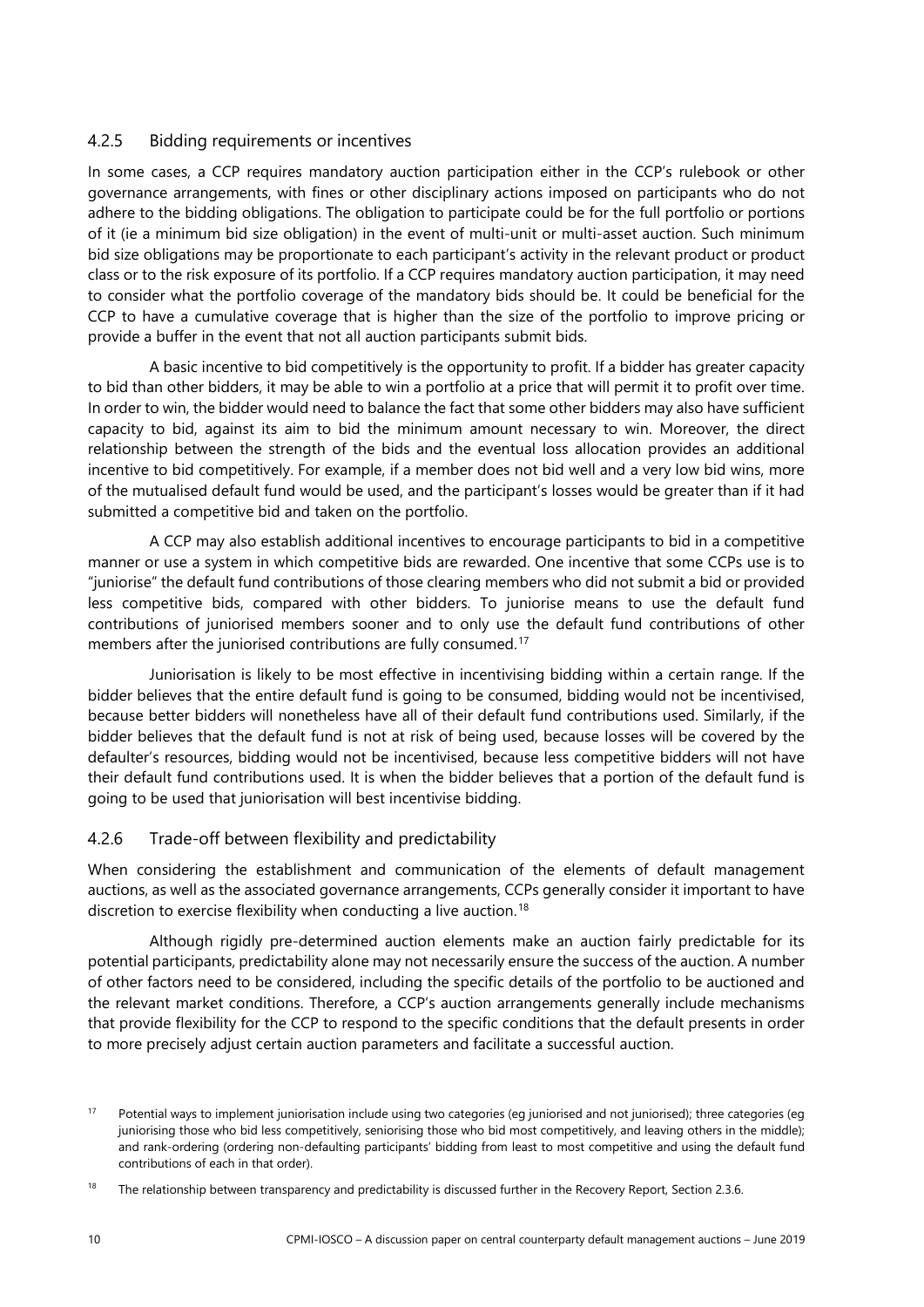Flexibility can be achieved by outlining ex ante the authority of a CCP to determine or select certain auction parameters, including auction format, auction participation and mechanisms that incentivise competitive bidding. While still achieving flexibility, a CCP may wish to consider explicitly outlining the possible values which auction parameters can take, by establishing rules and conditions to govern the determination of such auction parameters.

# <span id="page-14-0"></span>4.3 Responses to an unsuccessful auction

In the event of an unsuccessful auction (as discussed above), a CCP has the option to consider either rerunning the auction or using other default management or recovery tools.<sup>[19](#page-14-4)</sup> A CCP may take into consideration the financial soundness of itself and its non-defaulting participants, prevailing market conditions, especially liquidity and volatility, as well as the broader financial system, when determining next steps. Further, if a participant defaults across multiple asset classes, a CCP may choose to vary its approach for different products, depending on how its default funds are structured or segregated across different asset classes.

If a CCP elects to rerun an auction, it could seek, on a very prompt basis, feedback from participants to determine why the initial auction failed. This could allow the CCP to make changes to increase the probability of an improved result when rerunning the auction. Such changes could include:

- splitting the portfolio differently or into smaller segments;
- inviting additional auction participants to submit bids;
- altering the hedging strategy; or
- <span id="page-14-1"></span>• providing auction participants with additional time to price the portfolio.

# 5. Operational considerations

There are a number of operational aspects a CCP considers to facilitate effective auctions. This chapter discusses the preparatory work which a CCP could conduct during BAU to be better prepared for an auction event. It also discusses the flow of information that may occur during a potential auction event and how a CCP could conduct default management testing exercises during BAU to prepare for a live auction.

# <span id="page-14-2"></span>5.1 Preparation during BAU process

Taking steps during BAU helps a CCP better prepare for an auction. Such preparatory measures include onboarding auction participants, clarifying any restrictions on information-sharing with potential participants, and developing contact lists.

## <span id="page-14-3"></span>5.1.1 Preparing and onboarding auction participants

During BAU conditions, a CCP may communicate its auction participation criteria to potential auction participants, including through rulebooks or other terms and conditions. Such communications may include whether participation is limited to the CCP's participants or some subset thereof, and whether, and under what conditions, auction participation may include clients. Further, conditions and requirements for participation in an auction may be specified. If auctions with mandatory participation are conducted, a

<span id="page-14-4"></span><sup>&</sup>lt;sup>19</sup> The defaulted participant's portfolio may also be liquidated in the open market; however, a CCP would weigh the potential market impact of such an action.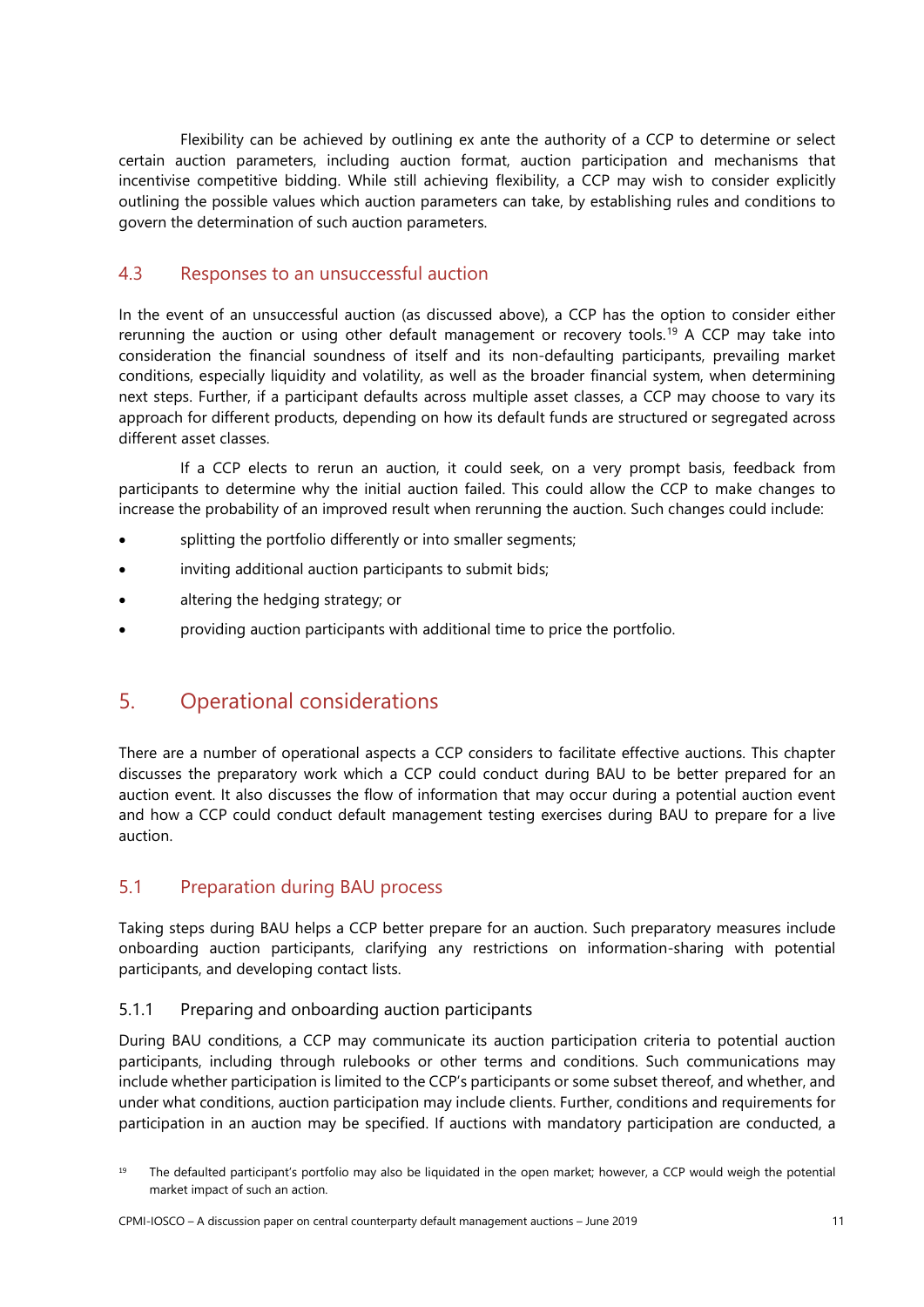CCP may specify the types of auctions in which participation is mandatory, as well as for whom and for which products this obligation is applicable. Where applicable, a CCP may also clarify the methodology based on which the minimum bid amount is calculated.

Onboarding and approving potential auction participants in advance helps ensure timely action in the event of a default. As part of this, the CCP engages with potential auction participants to confirm readiness and alignment from operational, governance and resource perspectives. For example, a CCP may specify how bids are to be submitted and received within the auction procedures. A CCP may also confirm the readiness of potential auction participants periodically after the initial onboarding or approval.

Before permitting auction participation, a CCP may require potential participants to take part in a default management testing exercise, in order to test whether the processes, systems and terminology used in the auction process, as well as tasks necessary for auction participation, are understood and operational. Potential auction participants may also be required to take part in regular, ongoing testing exercises, including additional default management testing exercises, if they wish to join or clear additional product or contract types at the CCP. A CCP may also maintain up-to-date information on whether a potential auction participant remains able to bid for those products or contract types.

A CCP and its participants may conduct training for staff at the participant firms, so that sufficient personnel (in terms of skillset, role and number) understand the CCP's auction processes. Auction participants may be asked to confirm that they have established the necessary internal governance approach (including approval processes) for auction participation, while taking into account the implications which signed confidentiality agreements or non-disclosure agreements may have for their organisational response to an auction event. The internal governance approach could also be in scope for testing exercises. When the potential auction participant is a client, the internal governance approach may be more complex, as it would involve both the client and its clearing member. In such cases, the CCP may seek to understand how separate arrangements at the client and its clearing member may interact during the default management process.

In addition, to better prepare auction participants to price the portfolio submitted for auction in a timely manner, some CCPs request that potential auction participants price illiquid or difficult to value contracts on a daily basis, even if some of them do not have these products in their portfolio.

## <span id="page-15-0"></span>5.1.2 Restrictions on information-sharing

Information-sharing restrictions may apply to auction participants, and there are different ways a CCP may clarify such restrictions, eg on the basis of confidentiality agreements and/or rulebook provisions. Steps could be taken, before a default occurs, to mitigate any concerns a CCP and its potential auction participants may have which arise from such information-sharing restrictions. For example, a CCP may establish or share draft non-disclosure agreements with participants during BAU conditions. Participants may consider how such a non-disclosure agreement may limit the day-to-day activity of the signatory, as well as information-sharing within a participant's organisation during an auction.

Participants may also consider how any such limitation would be managed in light of potential resource constraints. In particular, participants may wish to identify and share with the CCP who (within their organisation) is authorised to receive auction-related information from the CCP and who is authorised to make decisions based upon it. For instance, in order for participants to price the portfolio and communicate a bid back to the CCP, participants may need to involve staff with the appropriate expertise to make recommendations to senior management, taking into account internal risk limits, liquidity constraints and capital implications.

## <span id="page-15-1"></span>5.1.3 Participant contact lists

A CCP can maintain contact lists of its potential auction participants, including each contact's name, position, email, phone number, location and, in the case of a client, its clearing member. The contact list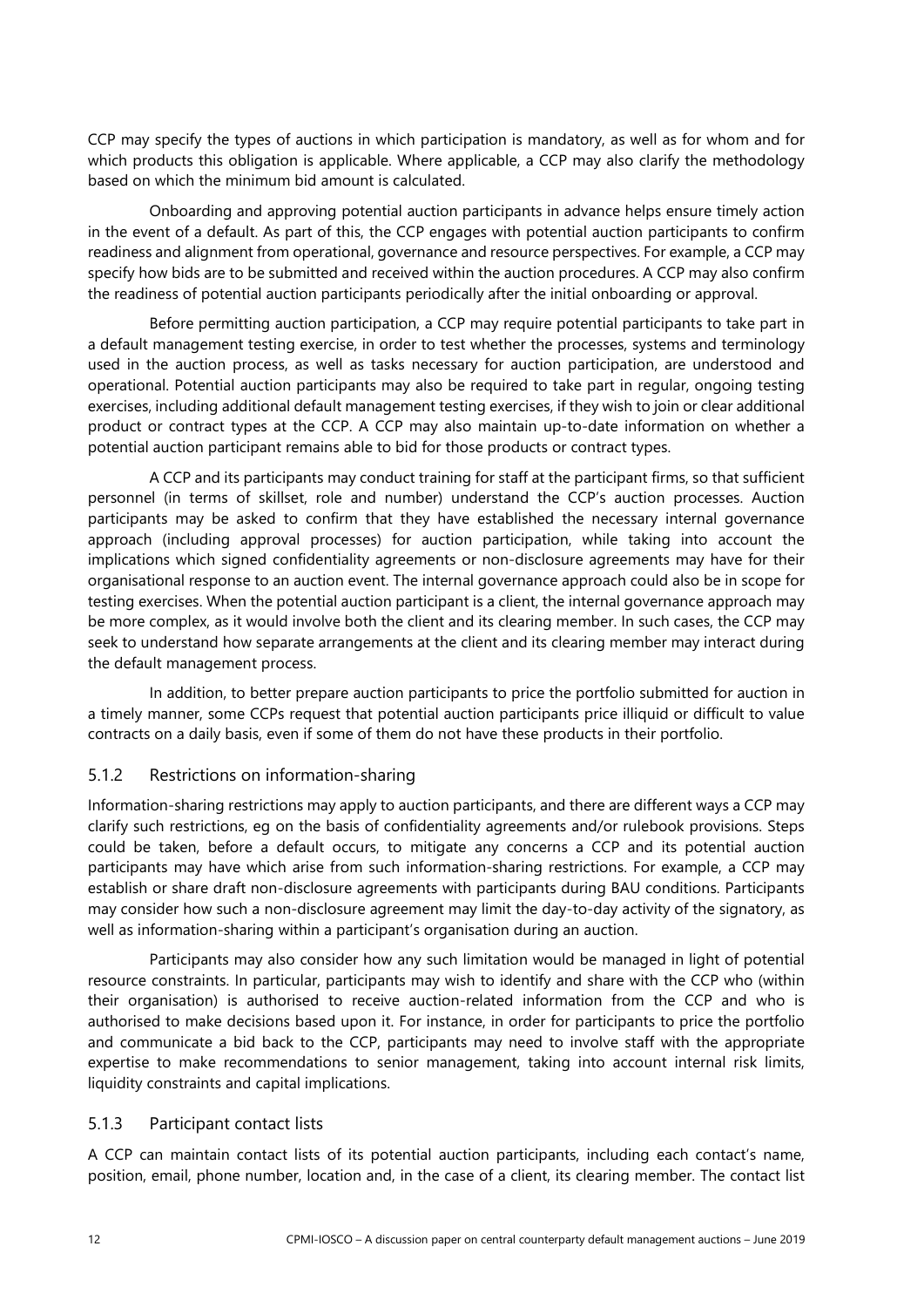may include multiple points of contact for each participant. The contact list may reflect the possibility that auctions may take place outside normal business hours. A CCP can update and test contact lists periodically to confirm that they remain accurate. Processes to keep contact lists updated would vary depending on the ways they are established (for example, authorised users of a web-based auction portal may be able to update entries in real time). Conversely, it is also helpful for a CCP to distribute staff contact information to auction participants to ensure that participants are able to quickly reach CCP staff during an auction.

# <span id="page-16-0"></span>5.2 Communication before and during an auction event

The effectiveness of information communication between relevant parties both under BAU conditions and during an auction may impact the success of an auction. As stated in the PFMI, "timely communication with stakeholders, in particular with relevant authorities, is of critical importance". [20](#page-16-2) A CCP generally attempts to tailor its communication with different parties so that it is appropriate for the given audience. For example, there may be a need to differentiate between the information received by clearing members compared with other parties (eg clients participating in an auction), and different confidentiality and privacy considerations may apply to different recipients. A CCP may assess if it has adequate procedures in place so that, should an auction need to take place, effective communication of each key piece of information can be achieved.

A CCP can design mechanisms to lower the risk of distributing information that includes errors. Errors could be particularly problematic in the event of an auction, leading to flawed bids and a potentially unsuccessful auction. For instance, a CCP and potential auction participants may implement processes to ensure that information is verified before it is shared.

#### <span id="page-16-1"></span>5.2.1 Information communicated ex ante

A CCP has various documents that specify and describe details of the auction process. Such documents may include rulebooks, which are publicly available, and other documents that may not be publicly available, such as auction procedures or default management policies or guidelines. Additionally, a CCP may provide illustrative auction process timelines, auction packs and bid submission templates to potential participants as part of BAU procedures or during default management testing exercises.

The contents of such documents may address several of the topics discussed above, such as the auction format, auction participation criteria and bidding requirements or incentives. Such documents may also identify the particular steps in the auction and address the format in which auction participants can expect to receive information from the CCP during a live auction. This information regarding format could assist participants in understanding, for example, what exactly will be included in the auction portfolio information package and the way in which it will be presented.

A CCP may also prepare draft or template communications ex ante for auction participants. Although there may be revisions required to reflect the specifics of the default during a live auction, such templates could improve the efficiency with which the CCP communicates with auction participants.

A CCP may be subject to limitations on the information it may share with certain parties. For example, a CCP may be prohibited under statutory requirements from sharing with regulators, other than its home country regulator, information on positions and other details where such sharing may hinder the CCP's ability to run a successful auction. It may be appropriate for a CCP to analyse its confidentiality agreements and rulebook provisions and any applicable statutory limitations regarding confidentiality to determine whether they might hinder the CCP's efforts to run a successful auction. The CCP can then take steps to mitigate those concerns.

<span id="page-16-2"></span>See PFMI Explanatory Note 3.13.5.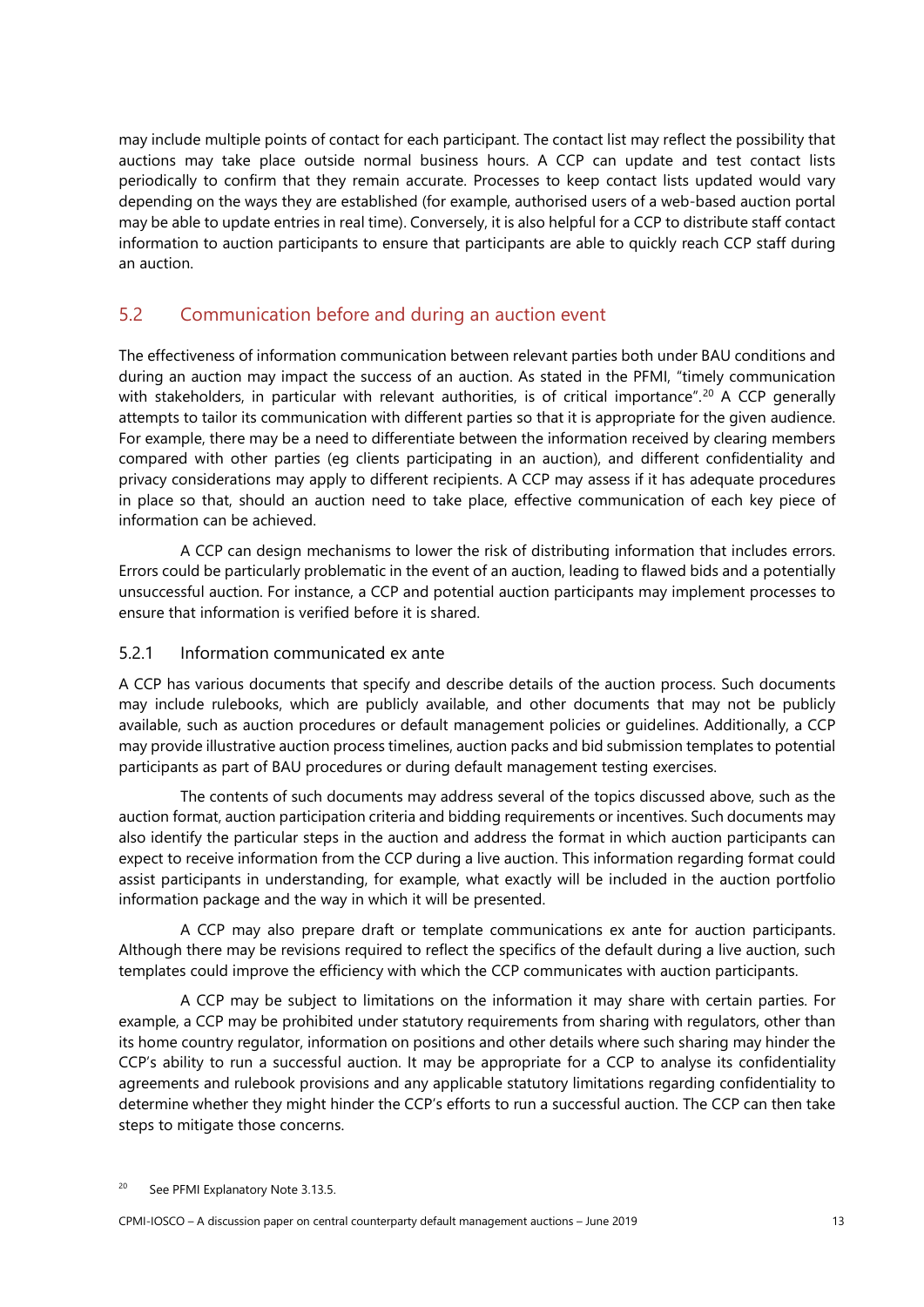## <span id="page-17-0"></span>5.2.2 Information communicated during a live auction

During a live auction, a CCP and its auction participants would have to exchange certain key items of information. This information may be communicated only once during the default management process or several times. Such information includes:

- an invitation to participate in a default management auction: sent from the CCP to auction participants;
- auction portfolio information: sent from the CCP to auction participants;
- bids on the auction portfolio: sent from auction participants to the CCP; and
- an announcement of the auction outcome and next steps: sent from the CCP to auction participants (and, potentially, others).

## *Auction portfolio information*

Of these pieces of information, the auction portfolio information, often referred to as an "auction file," includes information essential to an auction participant's determination and submission of its bid. Although the exact fields of information included as content within the auction file may differ among CCPs because of the different types of financial instrument, the auction file generally includes:

- the full trade-level information of the instruments that make up the auction portfolio, which includes details of each position's financial contract type, size, direction, tenor and currency;
- the information needed to price the instruments using market standard pricing methods, including indicative price, market data (eg rate curves), risk sensitivity values for instruments and/or portfolio; and
- margin requirements that the winning bidder must meet.<sup>[21](#page-17-1)</sup>

Different CCPs may use different auction file formats and communication protocols. For example, the exact fields of information included as content within the auction file may differ among CCPs due to differences in underlying asset class or financial instrument type being described. In some cases, this may be because the auction process has been built to align with core clearing systems and software used by the CCP for other activities.

## *Announcement of auction outcome and next steps*

When announcing the auction outcome and next steps, a CCP may also consider how to inform other relevant parties of the possible implications of the completed auction. For example, non-defaulting participants in the CCP could have resources committed to the default fund which may be used to cover losses from the default. If a CCP has only invited a subset of participants to bid in the auction and has not informed other participants of the auction, the CCP will generally need to determine the appropriate time to inform these entities of the auction, its outcome, and the impact on the individual CCP participants (eg utilisation of the participant's default fund contribution and any obligation to replenish mutualised default resources).

In addition, because a defaulted participant may be a clearing participant of more than one CCP, a CCP may consider notifying other relevant regulators of the participant's default and a default management auction following the determination of the default, including regulators of jurisdictions in which the CCP is active or in which the defaulting participant is active.

<span id="page-17-1"></span><sup>&</sup>lt;sup>21</sup> In some instances, this would be estimated by the CCP, and estimations may be tailored to each auction participant to reflect any netting effects between their existing positions and the new auction positions. In other instances, a CCP may instead provide enough instrument/trade-level details and margin simulation tools to allow auction participants to estimate the margin requirement impact themselves.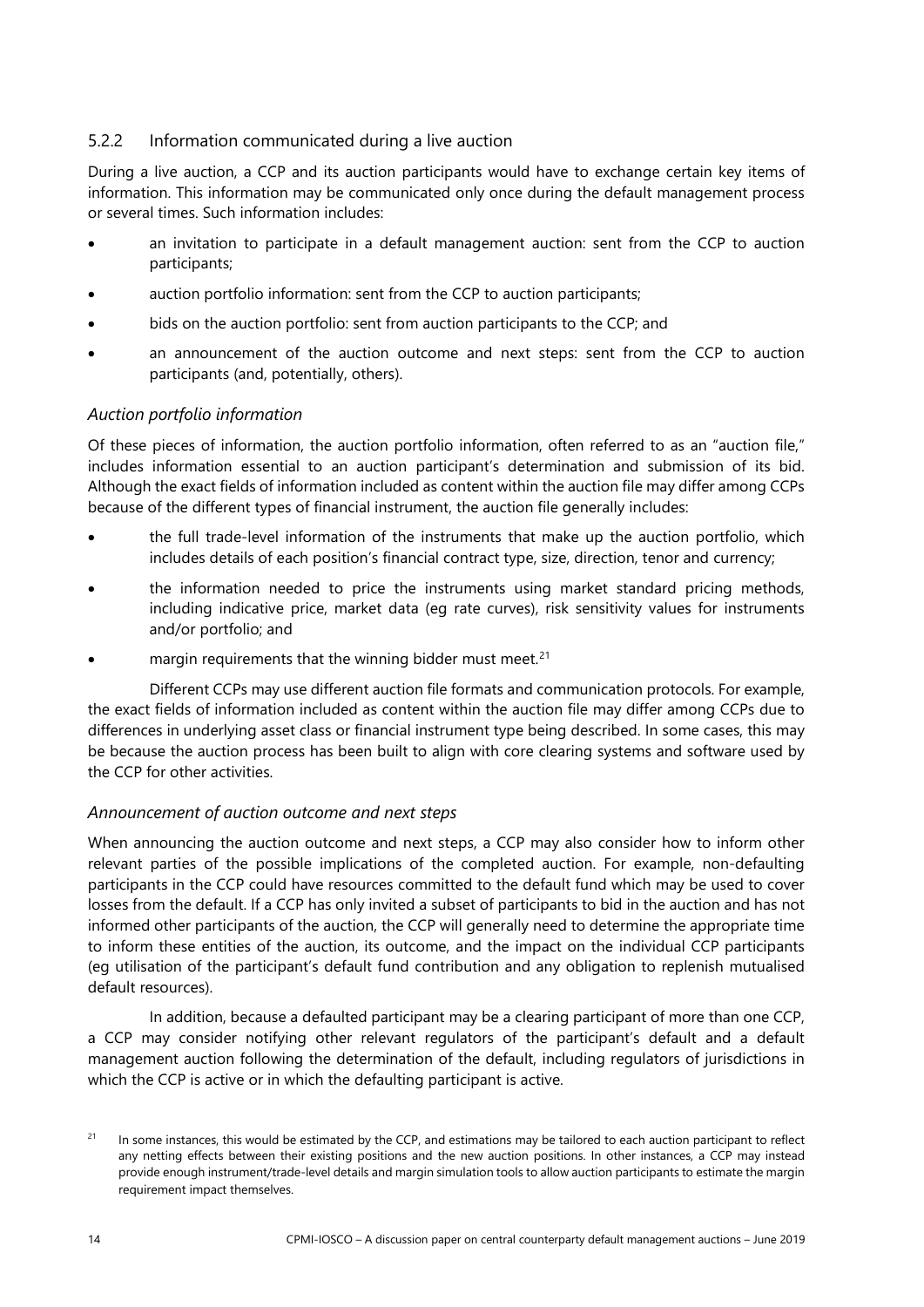## <span id="page-18-0"></span>5.2.3 Methods for communicating during a live auction

Different CCPs may choose to use different methods to share information with other parties. Methods that are appropriate for the dissemination of one type of information may not be appropriate for the dissemination of other types, and the choice may also depend on the particularities of the CCP and its wider operations. Irrespective of the actual file formats and systems used, the CCP and its participants may take steps during BAU to ensure operational alignment between their respective systems, software and servers so that the parties can communicate during the auction without difficulty.

A CCP may use a range of file types/computer file formats (such as XLS, XML, CSV and TXT file language) to store and share its auction file information. A CCP may use encryption methods or password protection methods to protect the auction file information.

Potential methods for a CCP to use for information exchange during an auction include email and web-based portals. Web-based portals commonly have a secure username and password entrance for auction participants to access them. The web-based portal allows a CCP to send the same information to multiple users at the same time and provides better CCP access and control, with a general reduction in operational risks, compared with email-based communication. A web-based portal may be nested within a more widely used membership portal employed for other clearing-related services.

# <span id="page-18-1"></span>5.3 Testing

Key Consideration 2 of Principle 13 of the PFMI states that "a [CCP] should be well prepared to implement its default rules and procedures, including any appropriate discretionary procedures provided for in its rules". Key Consideration 4 of Principle 13 states that "a [CCP] should involve its participants and other stakeholders in the testing and review of the [CCP's] default procedures, including any close-out procedures", and that "[s]uch testing and review should occur at least annually or following material changes to the rules and procedures to ensure that they are practical and effective".

Testing exercises in relation to default management auctions serve the purpose of preparing during BAU for a potential live auction. Such testing exercises can vary in objective, scope and complexity. The exercises may include testing elements related to operational procedures, financial risk management and CCP decision points.

## <span id="page-18-2"></span>5.3.1 Types of testing exercises

There are various types of default management testing exercises that a CCP may conduct. First, there are operationally focused exercises that are designed to test the integrity, functioning and effectiveness of information technology systems and procedures supporting default management auctions. Such operational tests may be conducted by a CCP and each auction participant individually, or jointly with the involvement of other potential auction participants.

Second, a CCP may conduct default management testing exercises with the purpose of testing the functioning of the complete default management process (an "end-to-end default management testing exercise"). This type of exercise simulates the default management process from the beginning of the default management process (ie occurrence of default event/declaration of default) to the end. Such a test may require that a CCP design a scenario/set of scenarios to define a hypothetical auction event, which may contain a full market narrative and considerations for extremeness and plausibility.

In addition to auctioning, there are other elements in the default management process, such as (i) porting; (ii) establishing and executing the hedging strategy; (iii) funding, including liquidating collateral and accessing liquidity providers or funding markets; and (iv) addressing challenges from the defaulting participant providing other services to the CCP (eg investment counterparty, liquidity provider, custodian, payment/settlement bank). These elements are closely linked with the auction process, not only due to the sequencing of the events but also from the perspective of financial risk management. Default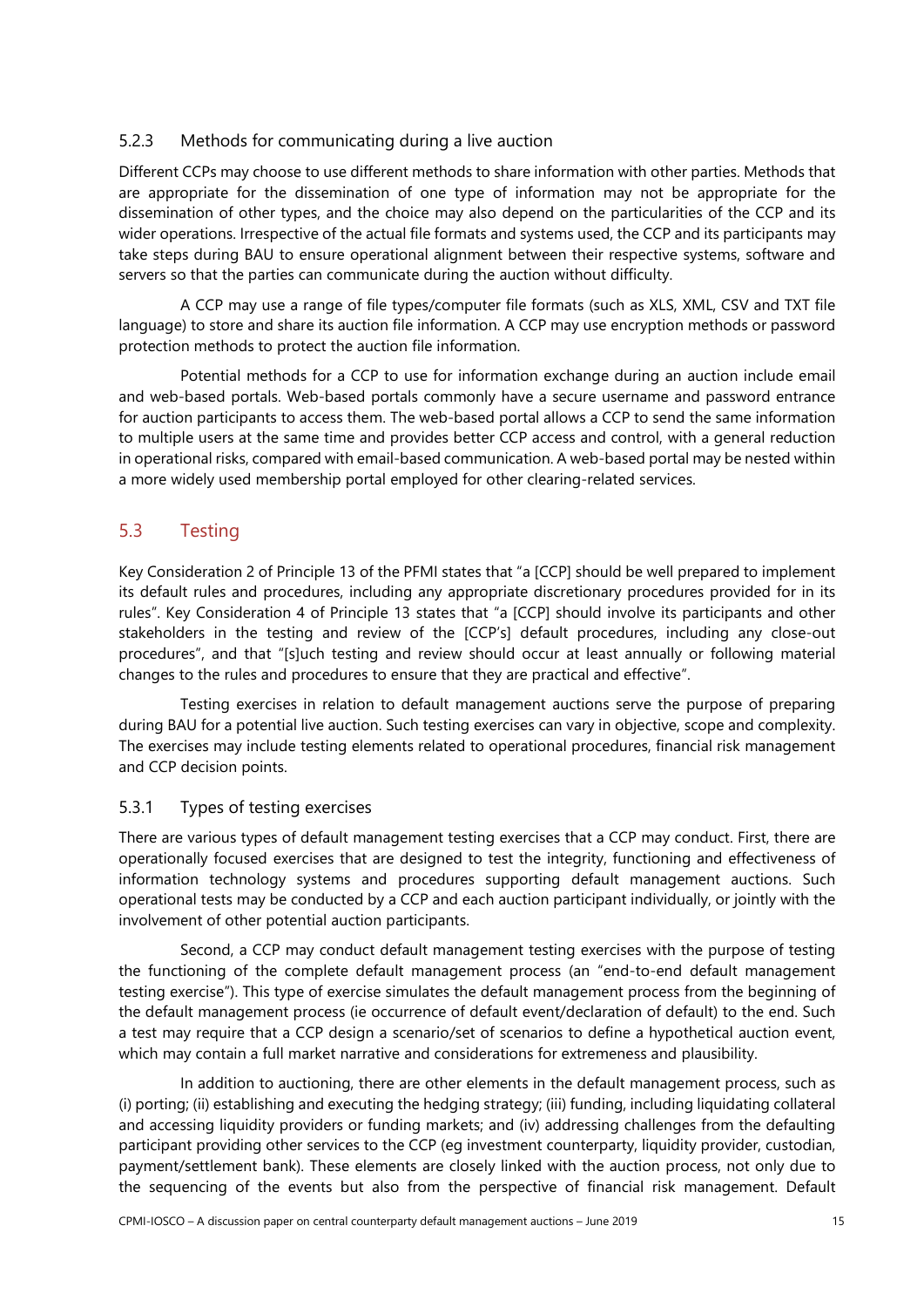management testing exercises can be designed to consider interplays between the various elements of the default management process and test the elements together.

Third, and to complement the execution of end-to-end default management testing exercises, a CCP may also arrange for testing exercises with a limited scope. Such limited-scope exercises allow consideration of specific elements of the default management process, such as porting, hedging, auctioning, or various communication aspects. Participation in these limited-scope exercises may be obligatory or voluntary for direct participants (or in some cases indirect participants, ie clients) of a CCP. For instance, for parties participating in an end-to-end default management testing exercise, participation in pre-exercise portfolio valuation exercises is often compulsory. However, this portfolio valuation step of the auction process may also be practised by potential auction participants throughout the year on a voluntary basis. Some CCPs provide test auction packages on a regular basis (eg monthly or quarterly) to potential auction participants, which can use them for voluntary, internal testing.

In simulating the defaulter's portfolio in any type of default management testing exercise, a CCP may need to consider all markets and asset classes in which it provides clearing services, not just those that are assessed as presenting the highest risk. By focusing on asset classes that are perceived to be a higher risk while not testing asset classes that are perceived to be somewhat lower-risk, a CCP risks being underprepared to manage a default in all asset classes.

### <span id="page-19-0"></span>5.3.2 Specific aspects of end-to-end default management testing exercises related to auctions

#### *Decision-making and governance at potential auction participants*

A CCP and its potential auction participants generally practise their roles and procedures (including any related governance processes) when running a default management testing exercise (see also Chapter 3). In general, auction participants need to provide their bids within specified timelines and be prepared to conduct a timely assessment of their risk-taking capabilities to support the running of these exercises. A CCP could clarify with auction participants how participants should perform the testing on their side, in particular any assessments or decisions regarding risk-taking.

#### *Market context and sufficient realism of the exercises*

When conducting an end-to-end default management testing exercise, a CCP generally would choose to define the hypothetical market context of the default event and the hypothetical defaulted participant's portfolio. Additionally, a CCP may conduct end-to-end default management testing exercises simulating either normal or stressed market conditions (or, indeed, both). While the provision of sufficient context and realism can be an integral part of the end-to-end default management testing exercise, testing may have its limitations in terms of achieving a common understanding and simulation of stressed market conditions and related behaviours. Further, creating a hypothetical scenario may require the construction of test market feeds, leading to another deviation between the test and potential live procedures.

The hypothetical defaulted participant's portfolio may be constructed to be realistic in that it resembles a representative participant's risk profile. Additionally, to ensure the exercise tests all elements which the CCP wishes to test, the portfolio may be designed to be sufficiently complex so that, for example, porting, hedging, auctioning and funding perspectives can all be tested at once. In designing default management exercises, a CCP could also identify potential liquidity issues it might face when conducting an auction. Specifically, during BAU, a CCP could identify positions that could potentially be difficult to auction, eg positions that are large compared with average opposing open interest.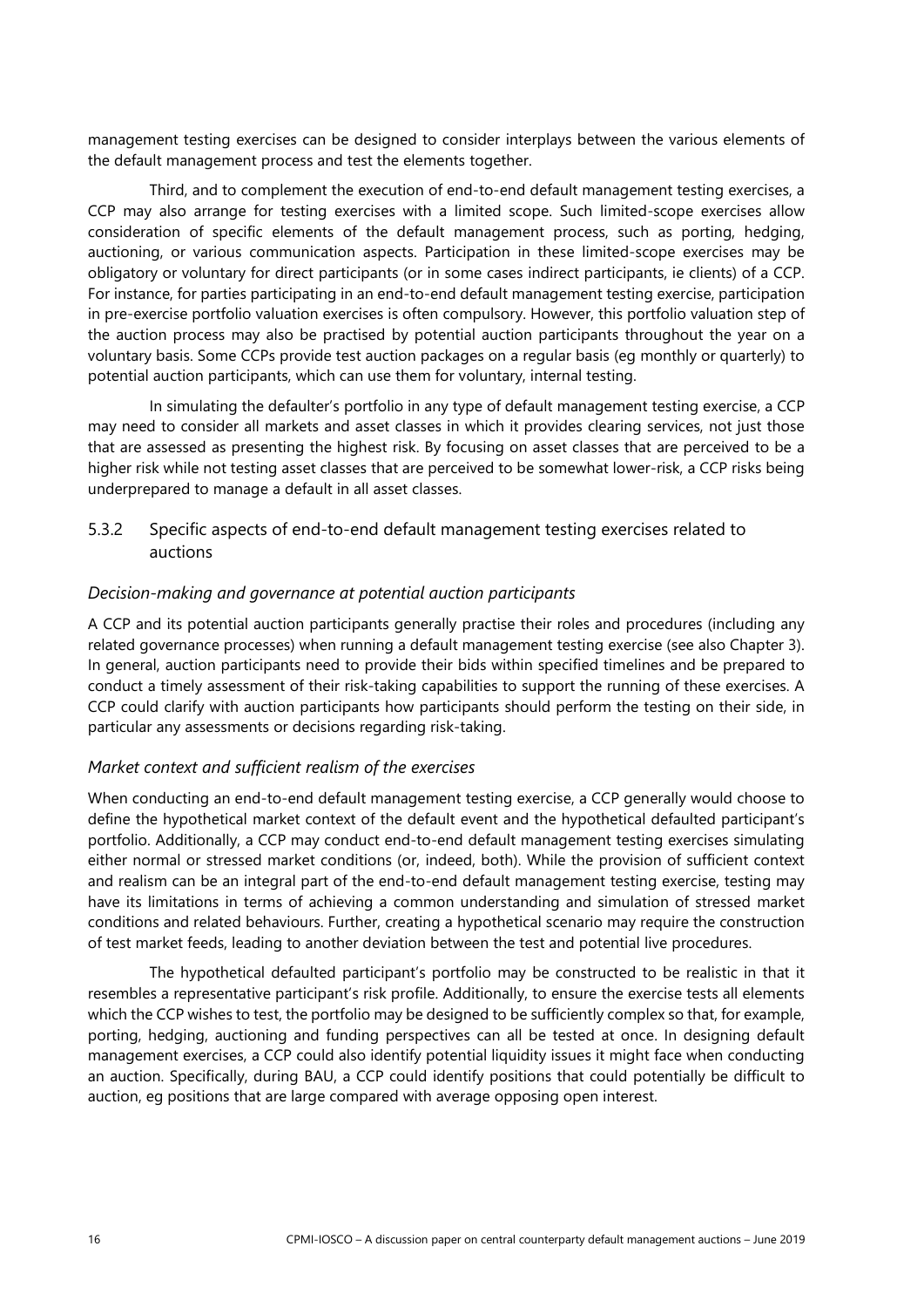#### <span id="page-20-0"></span>5.3.3 Testing framework, plan and documentation

A CCP may conduct several different testing exercises relating to default management and may have a comprehensive testing framework that includes an annual testing plan for such exercises. Such a framework and plans may cover all relevant aspects of the default management process, including auctions.

The testing framework could cover the following: (i) the types of testing exercises (that may be conducted on a standalone basis or combined); (ii) the purpose/objective of the various types of testing exercises; (iii) expected frequency of testing; and (iv) documentation for the tests (eg exercise guidelines), which may include further details related to each testing exercise, such as: (a) the parameters or assumptions of the exercise, (b) the success criteria used for the exercise, and (c) the limitations of the planned exercises (eg in terms of realism or the differences between the production and the test environments).

The annual testing plan may include: (i) the types of tests to be conducted during the year and their rationale; (ii) annual test schedules; (iii) potential test participants and their roles, including whether the exercise includes a single CCP or multiple CCPs; and (iv) resource planning.

# <span id="page-20-1"></span>6. Client participation

A CCP conducting an auction following a participant default may permit clients of the clearing members to participate in the auction. For the CCP, the intent is to increase the number of potential bidders and engage major market participants that may not be direct participants in the CCP, thus increasing the competitiveness and the probability of a successful auction. In addition, benefits may include distributing risk of the portfolio more broadly across market participants. For clients, the incentive to participate in an auction may be to obtain financial gains from acquiring the positions or to avoid potential negative outcomes arising from a failed auction, such as partial or full tear-up.

# <span id="page-20-2"></span>6.1 Methods for client participation

Client participation in a default management auction generally takes one of two forms:

## *Direct participation*

In the direct client participation model, a client interfaces directly with the CCP to participate in the auction and submit its bids, but with the consent or authorisation of the client's clearing member. In such a model, the client's participation becomes similar to that of a clearing member, although in some cases clearing members impose risk limits on the client's bids.

## *Indirect participation*

In the indirect client participation model, a CCP permits a client to participate in an auction via its clearing member. In such cases, a client typically receives information on the defaulted participant's portfolio via the clearing member, and the client also submits its bid indirectly to the CCP, ie through its clearing member.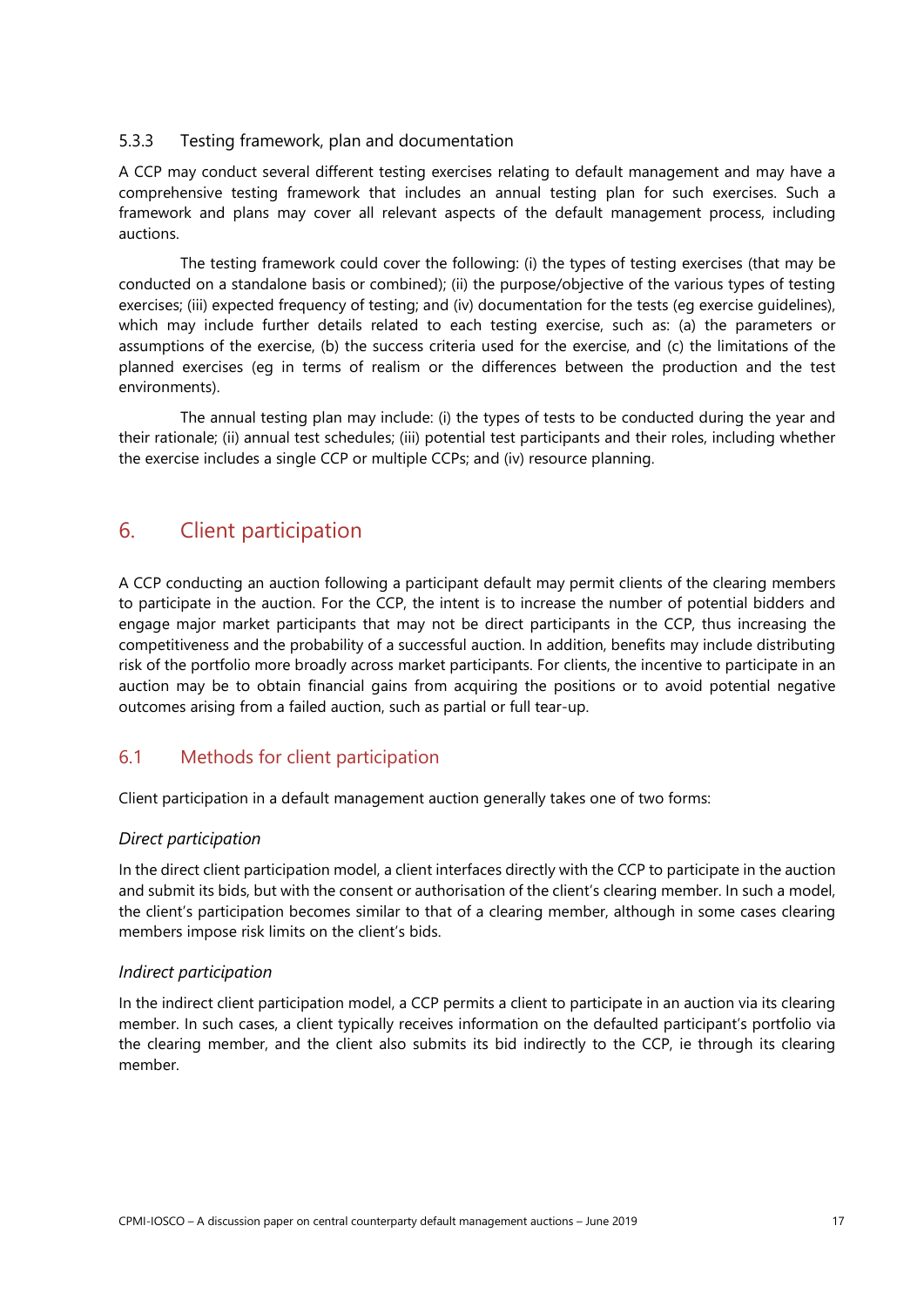# <span id="page-21-0"></span>6.2 Considerations for client participation

Notwithstanding the potential benefits of client participation, there are issues that a CCP and its clearing members generally will address when deciding whether to permit or facilitate client participation.<sup>[22](#page-21-1)</sup>

#### *Liability of clearing member*

Clearing members guarantee all trades they submit for clearing, including their clients' trades. Therefore, irrespective of the method for client participation in an auction: if a client submits the winning bid, it is the client's clearing member who will ultimately be responsible for meeting the obligations arising from the bid. To address the risk inherent in such obligations, a CCP generally requires some form of consent or authorisation from the clearing member before allowing clients to participate in an auction. In addition, some CCPs require clearing members to approve or deny a client's bid during the auction before the bid is accepted by the CCP.

Moreover, a clearing member may consider developing some form of agreement with its client during BAU, ie prior to an auction. This agreement could be structured in a way that allows the clearing member to effectively risk-manage its positions and, at the same time, provide a participating client and the CCP with the necessary level of certainty that bids submitted by the client will not be rejected by the clearing member. For example, a client and its clearing member may use predefined or established risk limits on the size and direction of portfolios on which the client is allowed to bid, or on the level of risk (as measured by the CCP's initial margin model) that the client is permitted to undertake. The clearing member may also consider requiring that the client post additional margin to reduce the risk to the clearing member and provide assurance to the clearing member that it will perform its obligations.

#### *Incentives to bid competitively*

Unlike clearing members, clients do not contribute to the default fund. Therefore, compared with clearing members participating in the auction, clients have fewer direct financial consequences from an auction.<sup>[23](#page-21-2)</sup> To address this, and to avoid having clients participate only to obtain a "free look" at the defaulter's positions without serious bidding, at least one CCP requires a client who seeks participation in an auction to contribute an established amount prior to participating in an auction, which the CCP can use to cover losses in a manner similar to the default fund contributions of a clearing member.

## *Legal readiness*

To participate in an auction, a CCP generally requests that clients execute additional agreements (such as non-disclosure agreements or agreements to comply with auction rules). As discussed in Section 5.1, a CCP executes these agreements during BAU in order to avoid a need to negotiate such agreements during the default management process.

#### *Operational readiness*

A crucial element of a successful auction is that all participants submit bids on time. In the case of direct client participation, a CCP generally establishes and tests communication channels with participating clients on an ex ante basis. A CCP typically allows clients to use the same communication channels that are used by clearing members.

<span id="page-21-1"></span><sup>&</sup>lt;sup>22</sup> These considerations also apply to clients whose clearing member has defaulted and who have their portfolio and clearing relationship successfully ported to another clearing member. If the client is not yet ported to another member, the client would need to either find a new clearing member or become a clearing member to participate in the auction.

<span id="page-21-2"></span><sup>&</sup>lt;sup>23</sup> However, in the event of a failed auction, clients may be subject to a CCP's recovery tools, such as gains-based haircutting or partial tear-up.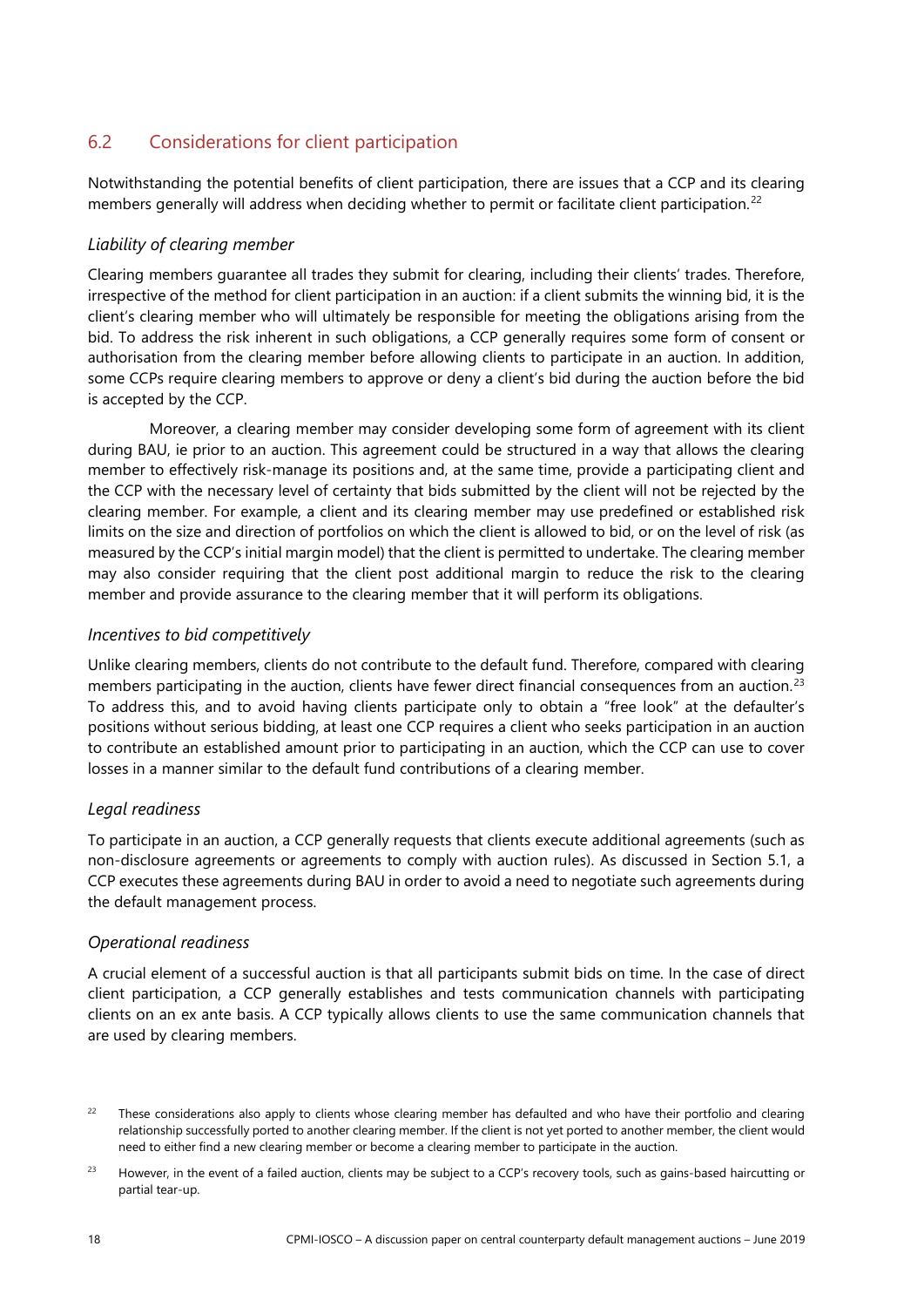In addition to establishing a communication process, a CCP would generally take steps to make sure that participating clients (direct and indirect) have sufficient experience in the market to evaluate the portfolio and provide competitive bids. A CCP typically requires directly participating clients to familiarise themselves with the auction process, participate in default management exercises, and demonstrate that they have the experience and expertise to provide competitive bids, as discussed in Chapter 5.

### *Information leakage*

All auction participants receive confidential information on the defaulted participant's portfolio. Leakage of this information into the market could lead to undesirable consequences such as a client trading against the defaulted participant's portfolio. To mitigate this, a CCP typically requires participating clients to enter into non-disclosure agreements, as discussed in Section 5.1.2 above. Other tools to mitigate potential leakage include splitting the defaulted participant's portfolio and/or requiring two-way pricing, which could render the entire portfolio less transparent and mitigate the risk of information leakage (Section 4.2.2).

# <span id="page-22-0"></span>6.3 Factors that may potentially affect client participation

While client participation can increase the competitiveness of bidding and the probability of a successful auction, in practice there may be factors that potentially affect client participation, and some of these factors may make client participation feasible only for the largest and most sophisticated clients.

Most importantly, clients must be able to risk-manage exposures related to the auction portfolio. A CCP typically limits participation to clients that are particularly sophisticated, with a significant amount of activities such as assets under management and/or capital. In addition, as discussed above, a CCP may require a participating client to contribute an established amount to the CCP as a form of incentivising the client to bid competitively.

Moreover, clients must be able to price and bid on the auction portfolio in a compressed time frame which would require a certain level of operational capability as well as the investment of resources in BAU to ensure operational readiness (for example, participation in regular default management exercises). Moreover, some clients may not be suitable candidates for participation in a given default management auction depending on the structure of the auction portfolio. However, certain clients – for example, those in the business of proprietary trading – may be well positioned to do so.

In the case of indirect client participation, additional challenges could arise at the clearing member level in the event that a clearing member wishes to submit bids on behalf of multiple clients. Given that the clearing member would need to obtain and submit bids from each client in an expeditious manner, there is likely to be a limited number of client bids that each clearing member can consider and submit to the CCP. A conflict of interest situation could also arise if both the clearing member and its client(s) wish to bid in an auction.

# <span id="page-22-1"></span>7. Default of a common participant across multiple CCPs

Participation in an auction will require auction participants to divert resources from their BAU operations to assessing the defaulted participant's portfolio and submitting bids. When two or more CCPs conduct auctions concurrently, this could put increased operational and/or financial strains on auction participants who participate in concurrent auctions, including with respect to those auction participants who may have seconded traders to multiple CCPs.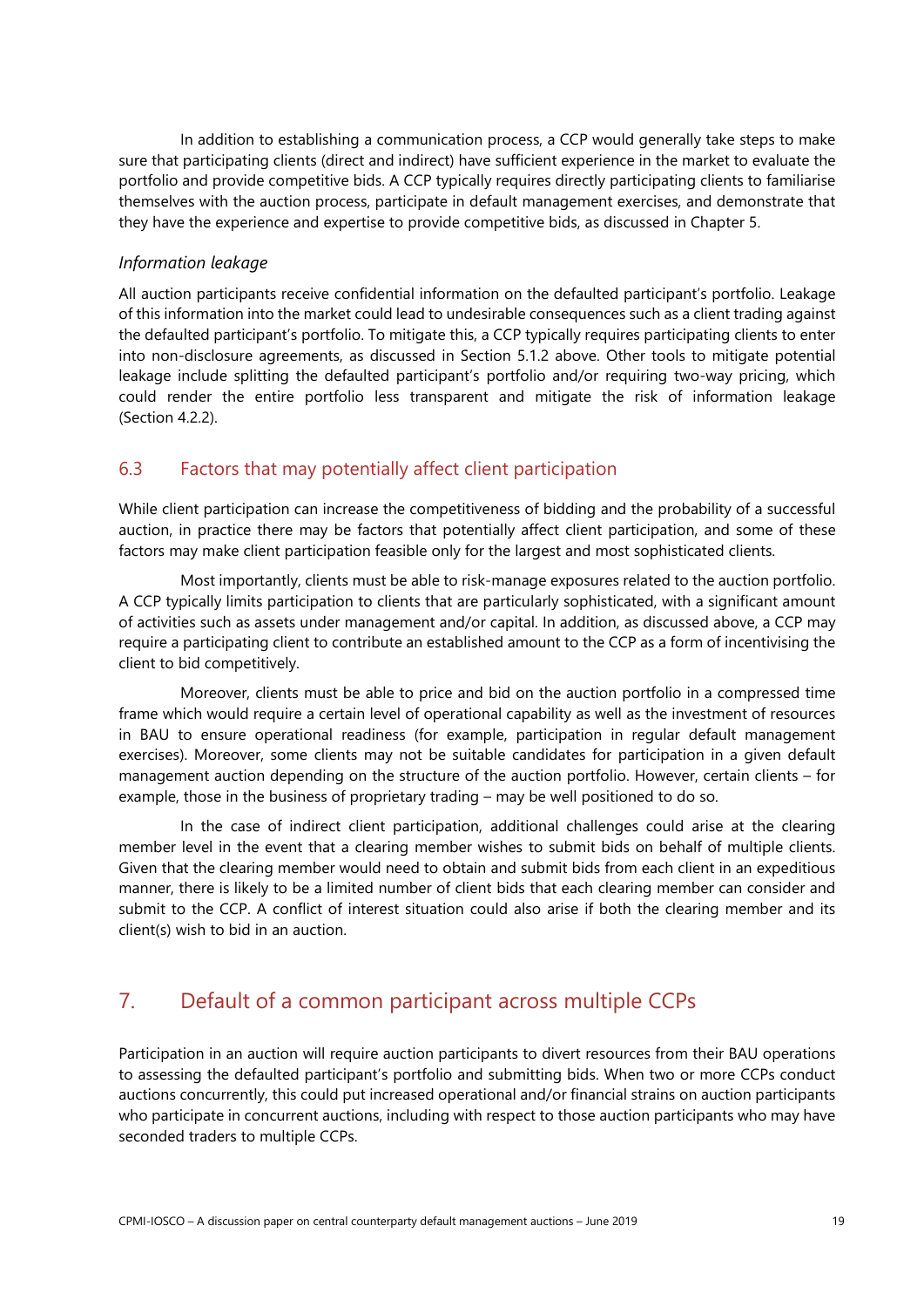# <span id="page-23-0"></span>7.1 Multiple-CCP default management exercises

Default management exercises provide an opportunity in BAU for CCPs and potential auction participants to prepare for a default situation. However, such exercises, in isolation, may not reflect the operational and financial stress faced by CCPs and their clearing participants, or the interplay of actions by multiple CCPs, in the event of a default by a clearing participant participating in multiple CCPs.

There are commonalities and differences amongst CCPs with respect to their default management processes and financial risk management practices. Multi-CCP default management exercises allow consideration of how such commonalities and differences may influence the running of a successful default management process, including auctions. Commonalities include (i) overlaps in clearing memberships and DMG memberships; (ii) common product classes cleared; (iii) use of the same liquidity providers or funding markets; (iv) common asset holdings; and (v) use of the same service providers, such as payment or settlement banks, investment counterparties or custodians. Aspects (i) and (ii) likely have the most direct relevance to hedging and auction during the default management process.

#### *Benefits of performing multi-CCP default management exercises*

There are several benefits in conducting multi-CCP default management exercises, including some that are of particular relevance to auctions.

Multi-CCP default management exercises can help to identify potential operational and financial bottlenecks in the default management procedures when they are initiated by multiple CCPs concurrently. Such exercises can provide clarity on:

- (i) issues that may arise when multiple CCPs manage a default of a common participant, including potential operational challenges (including those that may arise when the CCPs are in different jurisdictions) and the impact on the financial capabilities of non-defaulting participants in both CCPs;
- (ii) the impact on the market, ie the execution of hedges and auctions and the liquidation of collateral by several CCPs under short notice concurrently;
- (iii) the ability of DMG members to meet requests from multiple CCPs to convene DMGs concurrently (in particular, to identify cases where multiple CCPs may call upon the same clearing participant to provide experts in the same product class); and
- (iv) the impact on auction participants and their respective financial and operational capacities, as they may be required to participate in overlapping auctions and other activities, eg accepting ported portfolios of clients.

Conducting default simulation exercises at several CCPs at the same time serves as an opportunity to identify ways for CCPs to coordinate in order to ease the burden for clearing participants and their clients (if participating in the auction). It also allows for simulation of scenarios in which multiple CCPs may be trying to liquidate similar collateral positions, and it may allow consideration of how the sequencing of multiple CCPs' default management processes may affect the overall efficacy of the CCPs' respective default management plans. Further, it enables exercise participants (ie CCPs, their participants, clients and relevant authorities) to compare auction practices and procedures across CCPs. Such comparison may help to establish common understanding of similarities and divergences in auction practices among CCPs and facilitate the establishment of industry best practices.

## *Challenges of performing multi-CCP default management exercises*

Multi-CCP default management exercises are challenging and resource-intensive. CCPs may not be able or willing to share certain confidential information with authorities that do not regulate them, or with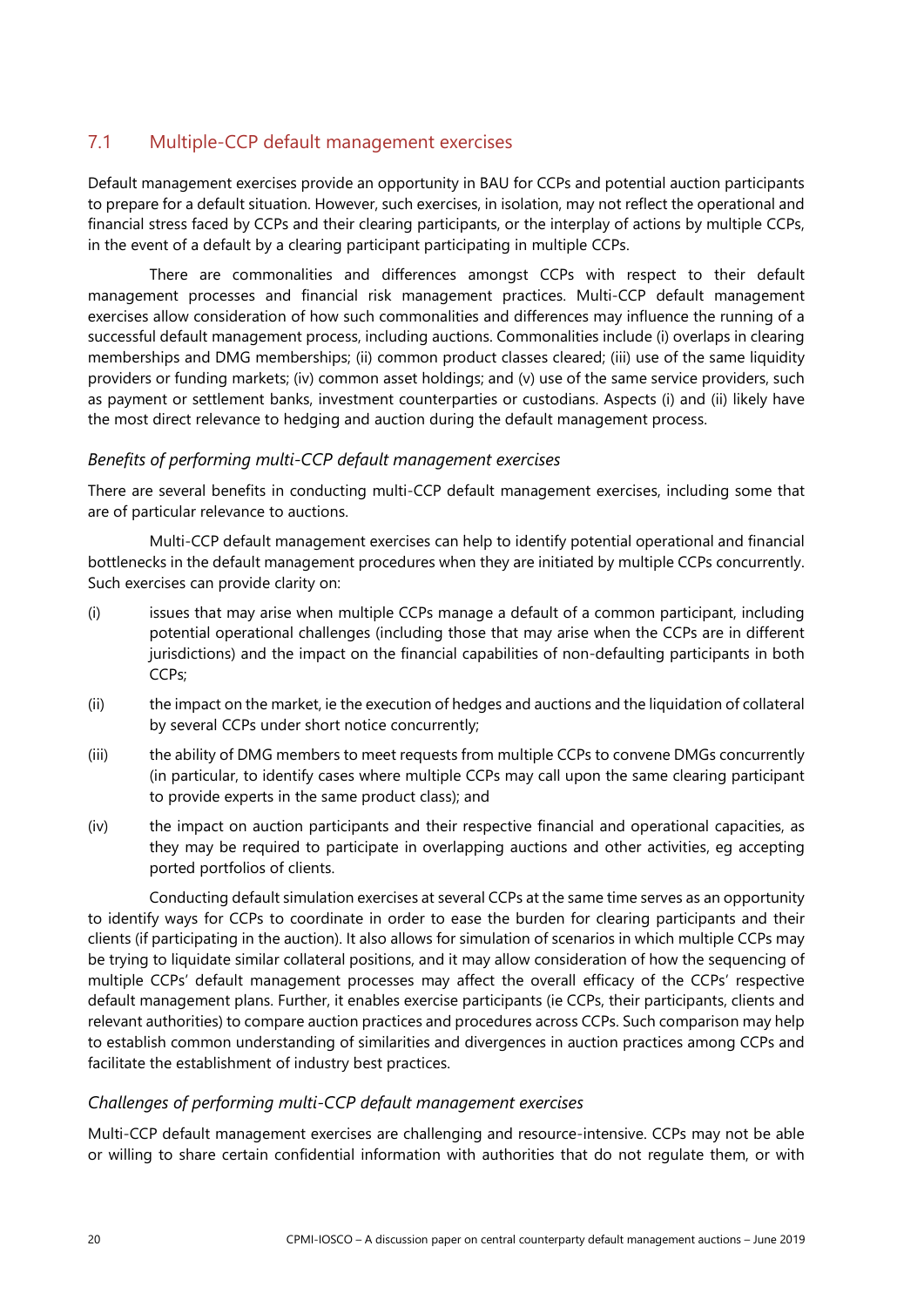parties (ie competitor CCPs) participating in the exercise. This may limit the scope and usefulness of the simulation.

Coordination of default management actions with other CCPs may be subject to constraints. For example, a CCP may have to consider whether coordination of hedging or auctions with other CCPs appropriately serves the interest of its shareholders, participants and their clients.

To address these challenges and constraints, CCPs may need to provide incentives for participants to take part. Such incentives could, for instance, come from CCP participation requirements.

Moreover, there may be limitations to designing multi-CCP default management exercises that contain scenarios where a contextual narrative and sufficient degree of realism are provided for two or more CCPs. It may also be difficult to simulate the unfolding of events during the default management exercise and to model certain behavioural aspects for multiple CCPs.

# <span id="page-24-0"></span>7.2 Composition of the DMG

As noted in Chapter 3, a CCP may choose to convene a DMG to assist the CCP with the hedging, auction and default management processes. As multiple CCPs may convene DMGs concurrently, CCPs may need to consider coordinating DMG memberships to reduce the possibility of multiple CCPs requesting for the same institution's participation in their respective DMGs following a common participant's default – in particular, multiple CCPs calling for experts in the same product class.

There are several potential ways in which CCPs may wish to consider mitigating the potential burden on their participants as DMG members. One option is for CCPs to exchange information about the current composition of their respective DMGs on a bilateral basis or, if necessary, through a trusted third party. Participants can report their commitments to each of their CCPs so that they can be taken into account. CCPs can consider rotating a participant out of a particular product group into another product group if there was a conflict during a particular period.

Another possible option is for CCPs to agree to institute a cap on the number of traders that can be seconded from a particular clearing participant at any one time. This limits the resource burden placed on the clearing participant and spreads the load among the clearing participants. Some possibilities for such caps might be to impose them by product class (eg no more than X secondments in interest rate products, no more than Y in equities) or to make them proportional to the number of CCP memberships (eg a financial firm (including affiliates) that is a clearing participant of 50 CCPs might be called upon to provide more secondments than a financial firm that is a clearing participant of two CCPs.)

# <span id="page-24-1"></span>8. Feedback on the discussion paper

The CPMI and IOSCO welcome comments from interested stakeholders – including CCPs, clearing members, clients of clearing members, buy-side, market participants, academics and the general public – on the different topics covered in this discussion paper by 9 August 2019.

The purpose of the paper is to elicit comments and feedback from a broad range of interested stakeholders. The CPMI and IOSCO particularly welcome feedback on the following questions: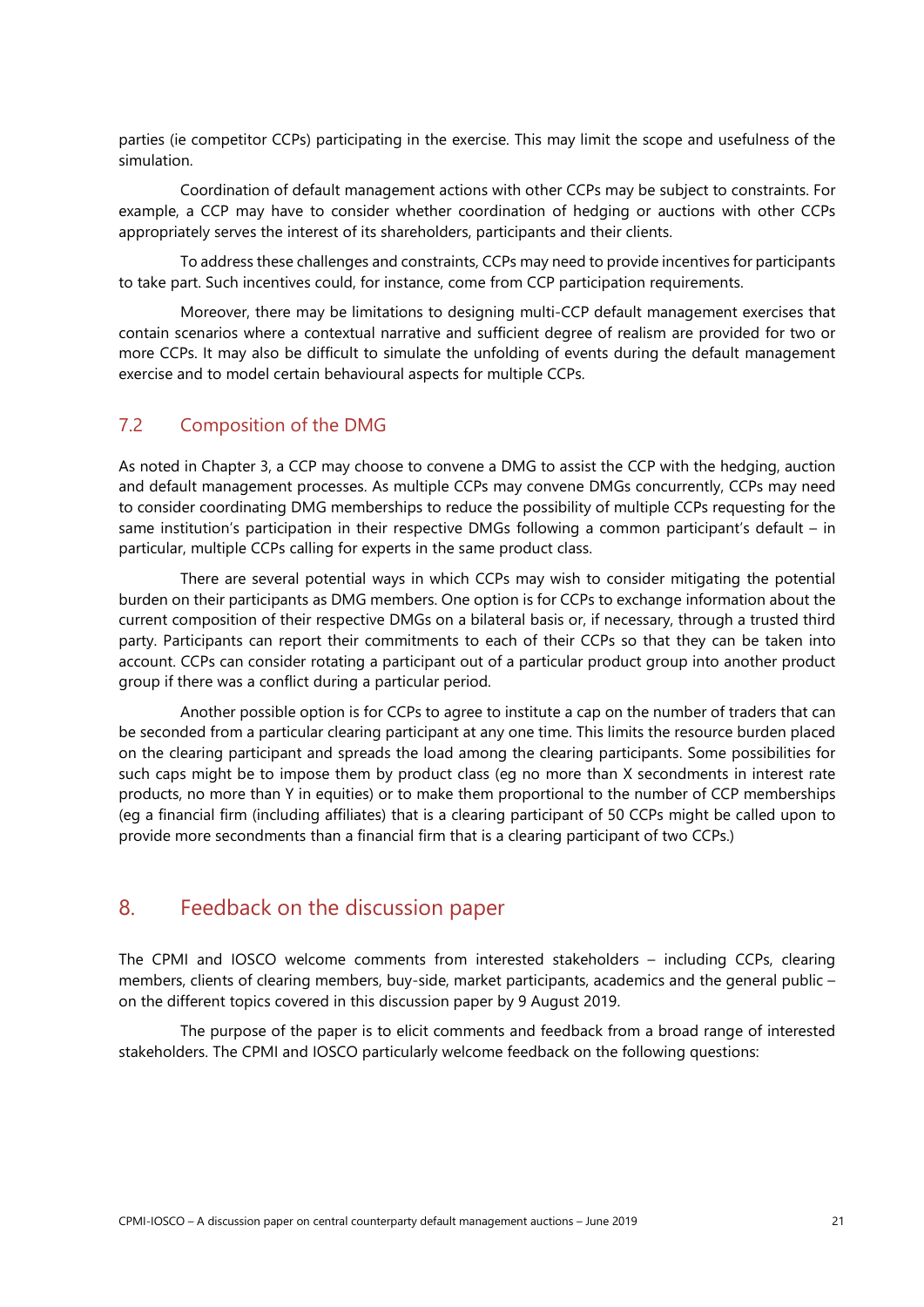#### Roles and responsibilities (Chapter 3)

- 1. What are the considerations for a CCP's board when determining whether and how to assign tasks related to the planning and conduct of default management auctions within the CCP's risk management framework? How does the CCP's board identify potential limits to the assigned responsibilities?
- 2. What different considerations may apply when a CCP's board establishes procedures for consulting external experts, such as independent consultants or clearing members, when designing or conducting a default management auction? How does a CCP's board address such concerns?

#### Considerations for a successful auction (Chapter 4)

- 3. Do you agree with the description of a successful auction in the discussion paper? Do you agree with the scenarios identified that would constitute an unsuccessful auction, and are there additional such scenarios?
- 4. What are the primary challenges to achieving a successful default auction? In addition to those included in the discussion paper, are there other elements in the design of an auction that a CCP could consider in order to increase the likelihood of a successful auction?
- 5. What process/set of factors, including applicable governance, is used/considered to determine whether an auction is successful or unsuccessful? What governance would apply to this determination, including the decision whether to run an additional auction (as opposed to using other tools) and why?
- 6. What are the considerations for CCPs in choosing to utilise auctions as a default management tool? What product categories are most suitable for auctions and what product categories are least suitable for auctions? How do you assess suitability?
- 7. In addition to those outlined in the discussion paper, are there other considerations that may be useful for a CCP to take into account when designing its hedging strategy, including circumstances where a CCP may wish to delay hedging?
- 8. How do you incorporate cross-margining arrangement considerations in the hedging strategy and in the broader auction design process?
- 9. The discussion paper notes that, with respect to hedging, execution methods vary and depend on a CCP's choice of hedging instruments. What methods are used for hedging, and what is the rationale for implementing (or not implementing) a particular method?
- 10. What factors, other than those identified in the discussion paper, do you see as relevant when determining how to split a portfolio? Are there situations where certain factors would be more important than others? Please provide examples.
- 11. The discussion paper describes two common auction formats. Are there other auction formats not included that could be beneficial for a CCP to consider employing? What factors influence the decision to implement (or not implement) a particular auction format?
	- a. Besides promoting competitive bidding, are there other considerations for choosing two-way pricing? Are there circumstances where it would be beneficial or circumstances where it might not be appropriate? If so, please describe.
	- b. What are the considerations for choosing to use a reserve price in an auction? Are there circumstances where it would be beneficial or circumstances where it might not be appropriate? If so, please describe.
- 12. The discussion paper highlights two factors that affect the amount of time auction participants may need to evaluate a portfolio and submit bids. Are there other factors that are important to consider? Is there a minimum time period that a CCP should consider providing to auction participants?
- 13. If a clearing member contributes a "significant" part of the default fund, should that clearing member automatically be included in the auction process? What reasons are there for not including the clearing member?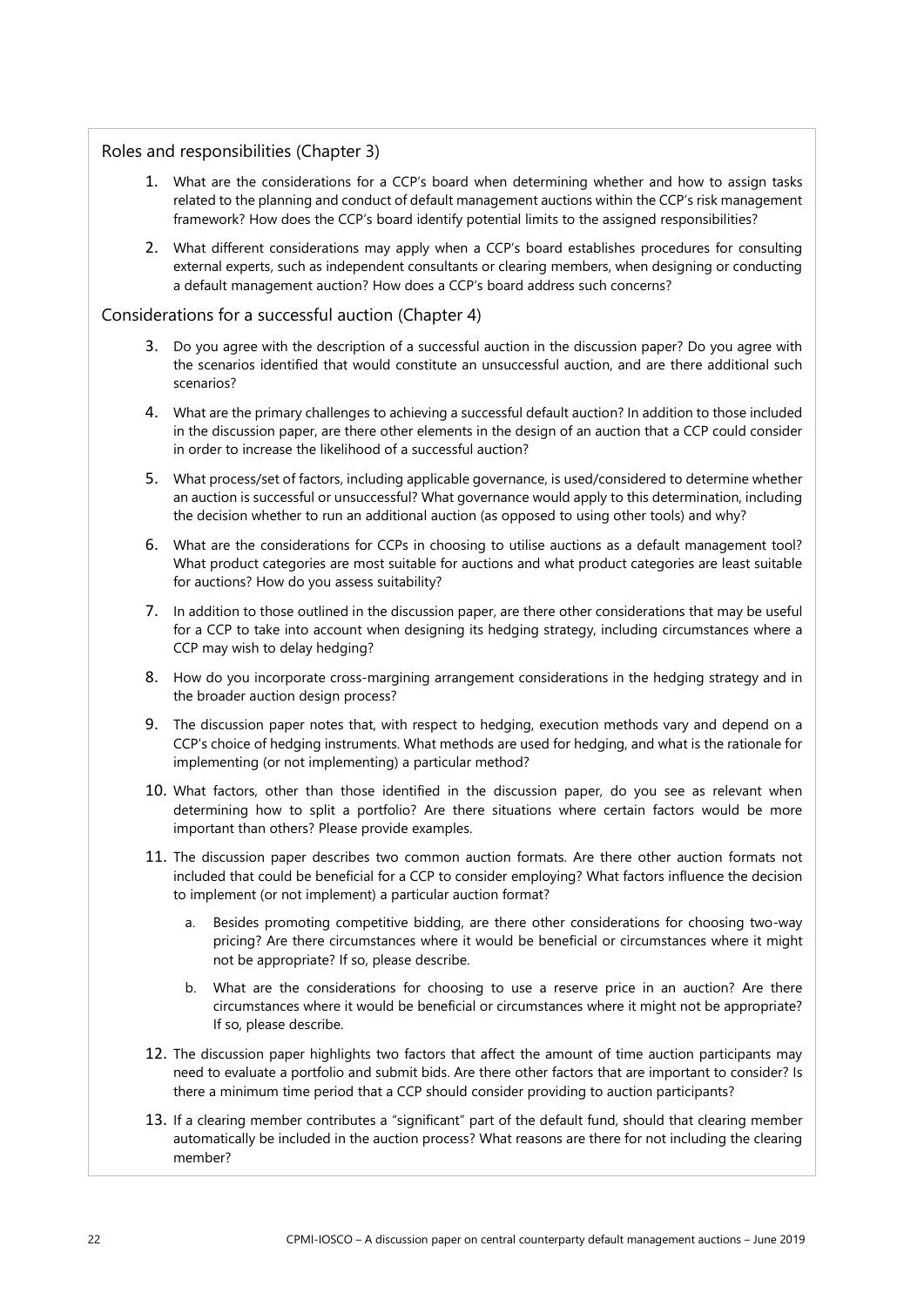- 14. The discussion paper discusses the trade-off between flexibility and predictability. How do you assess these trade-offs? Can you elaborate on the ways you provide for predictability while still maintaining flexibility (eg establishing rules and conditions to govern the determination of auction parameters)?
- 15. If a CCP uses juniorisation as an incentive to encourage competitive bidding, and in a scenario where the CCP has invited only a subset of participants to an auction, how will the CCP apply the juniorisation to the clearing participants who were not invited?

#### Operational considerations (Chapter 5)

- 16. CCPs may distribute information that would help auction participants estimate the potential impact of a successful auction bid on their margin requirements. Besides those that members and clients would having during BAU, what information (and at what level of detail) or tools would be most useful for calculating these estimations and why?
- 17. The sharing of confidential information (ie the defaulted participant's portfolio) carries potential risks, as discussed in the paper. What are the potential risks associated with information leakages, how does the CCP balance such risks with other objectives (eg sharing sufficient information for a successful auction), and what are the measures the CCP uses to address such risks?
- 18. CCPs use various modes of information transmission during a default management auction (eg email, web-based portal). Can you elaborate on which modes are the most effective in which circumstances and whether it varies depending on the type of information, and why? Would you consider web-based portals a best practice? If so, why?
- 19. What are the challenges and trade-offs of creating a realistic default management testing exercise? What processes are used to create the scenarios used in such exercises?
- 20. There may be benefits in pursuing greater standardisation and harmonisation across CCPs in relation to certain operational elements which support execution of an auction.
	- a. For example, should auction portfolio files be in a standard (or partially standardised) format (for different product types)? If so, which aspects of the portfolio file would benefit the most from cross-CCP standardisation (eg file type, layout, order of information, or content)?
	- b. Besides CCP portfolio files, which other operational elements would benefit (the most) from greater standardisation and harmonisation across CCPs?
	- c. Are there specific operational elements or areas where standardisation and harmonisation may not be helpful?

#### Client participation (Chapter 6)

- 21. For which markets, asset or product classes and client types would client participation be most feasible and/or desirable? What would be the incentives for clients to participate in auctions? Does this differ for direct vs indirect client participation? Please elaborate in your response.
- 22. The discussion paper describes some ways to address the risks borne by a clearing member arising from its clients bidding in an auction. Are there additional ways to address the risks? Are there incentives that a CCP could employ to encourage client participation in an auction (eg ways to encourage clearing members to facilitate their clients' participation)?
	- a. One option for addressing a disparity in incentives between clearing members and clients is to require clients to contribute an established amount to the default fund prior to participating in an auction. What are the implications of this requirement (such as regulatory, economic or contractual implications) and how can a CCP address these implications?

#### Default of a common participant across multiple CCPs (Chapter 7)

23. The discussion paper suggests that the conduct of multi-CCP default management exercises may provide useful insights into the hedging and auction procedures, should these be conducted by multiple CCPs concurrently. Can you elaborate on what specific insights could be obtained in relation to hedging and auctions via these multi-CCP default management exercises, if possible with concrete examples?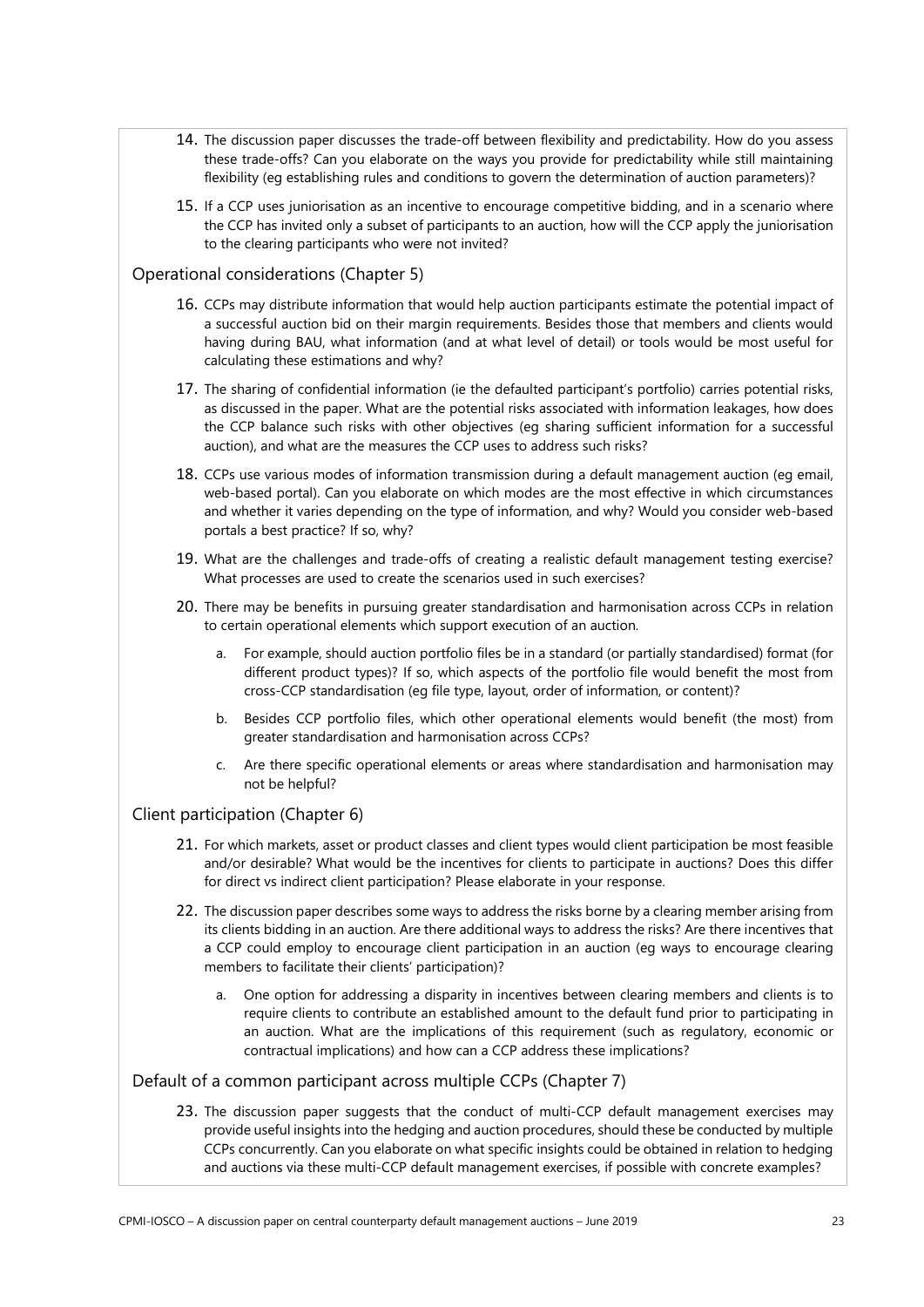- 24. Feedback from the industry suggests that introducing a cap on the number of traders that can be seconded to multiple CCPs from a particular common clearing participant at any one time may mitigate the potential burden on clearing participants' participation in DMGs. How could such caps be instituted and implemented in practice? What could be the challenges of introducing such caps? Apart from caps, are there other options a CCP could consider to mitigate this potential burden?
- 25. Are there efficiencies or benefits to be gained from CCPs coordinating their respective default management auctions or hedging arrangements? If so, how?
	- a. Are there any arrangements that could be coordinated ex ante (eg cross CCP netting arrangements)? How could these arrangements be established? What would be the challenges with these arrangements? How could these challenges be mitigated?

#### General

- 26. Are there any additional points of consideration that would contribute to a successful auction that are not mentioned in this discussion paper? If so, what are they?
- <span id="page-27-0"></span>27. What are the potential areas in the context of default management auctions where guidance might be most welcome?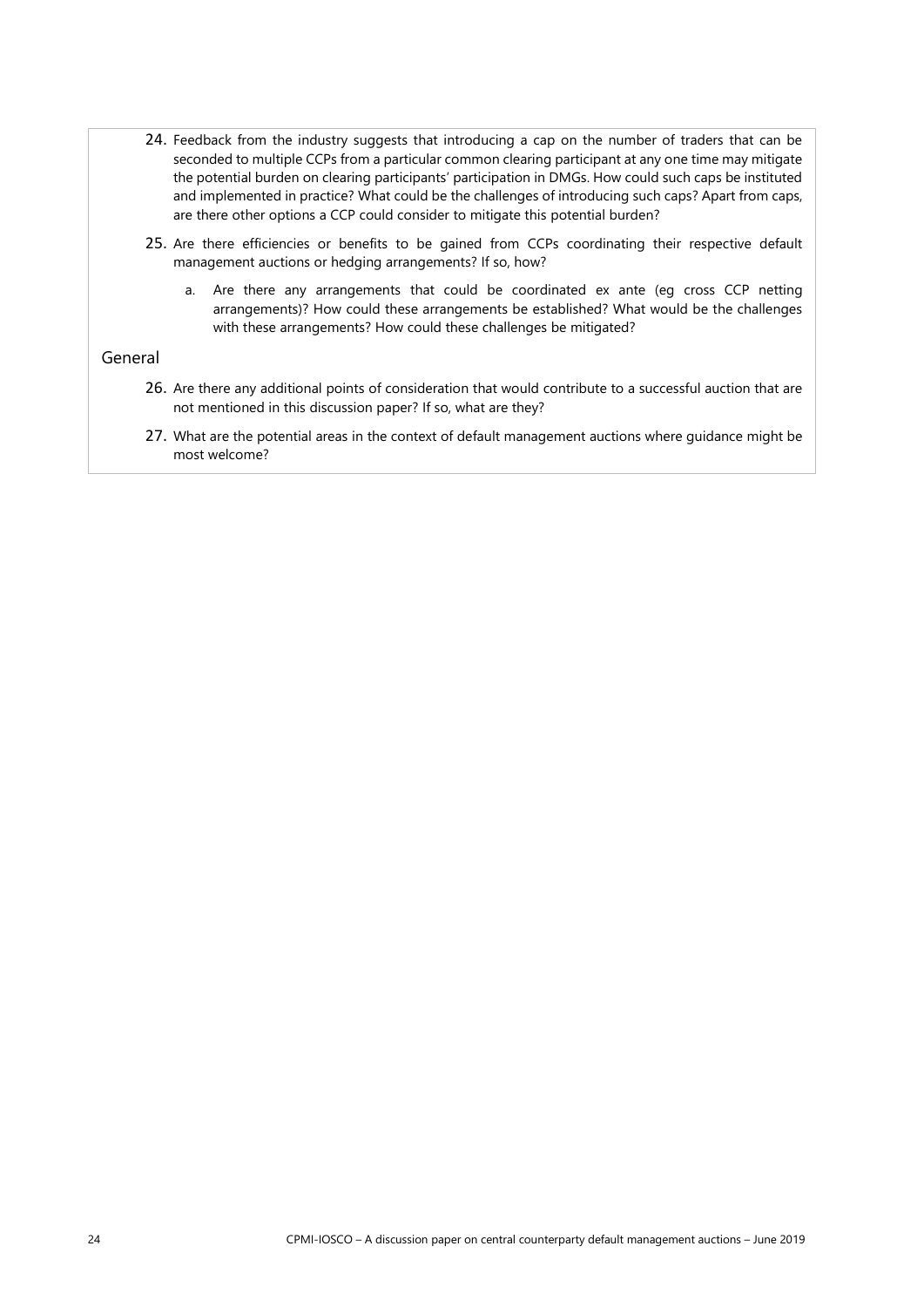# Annex A Members of the PSG and the Auctions Subgroup

# PSG Co-Chairs

| European Central Bank                    | Daniela Russo    |
|------------------------------------------|------------------|
| Commodity Futures Trading Commission, US | Robert Wasserman |

# Auctions Subgroup Co-Chairs

| Monetary Authority of Singapore        | Pui Hoon Loh         |
|----------------------------------------|----------------------|
| Securities and Exchange Commission, US | Elizabeth Fitzgerald |

## Members

| Reserve Bank of Australia                               | Jon Cheshire                           |
|---------------------------------------------------------|----------------------------------------|
| National Bank of Belgium                                | Steven Van Cauwenberge                 |
| Securities and Exchange Commission of Brazil            | Sergio Schreiner                       |
| Bank of Canada                                          | Peter Youngman<br>Stacey Anderson*     |
| Autorité des marchés financiers, Quebec                 | Anna Tyniec                            |
| <b>Ontario Securities Commission</b>                    | Jalil El Moussadek                     |
| <b>Bank of France</b>                                   | Valerie Fasquelle<br>Nicolas Peligry   |
| Autorité des marchés financiers, France                 | Patrice Aguesse<br>Dionysios Soupios*  |
| European Central Bank                                   | Simonetta Rosati<br>Eszter Tanai*      |
| European Securities and Markets Authority               | Giampiero Carlà<br>Benjamin Schiessle* |
| Deutsche Bundesbank                                     | Roland Neuschwander                    |
| Bundesanstalt für Finanzdienstleistungsaufsicht (BaFin) | Felicitas Linden                       |